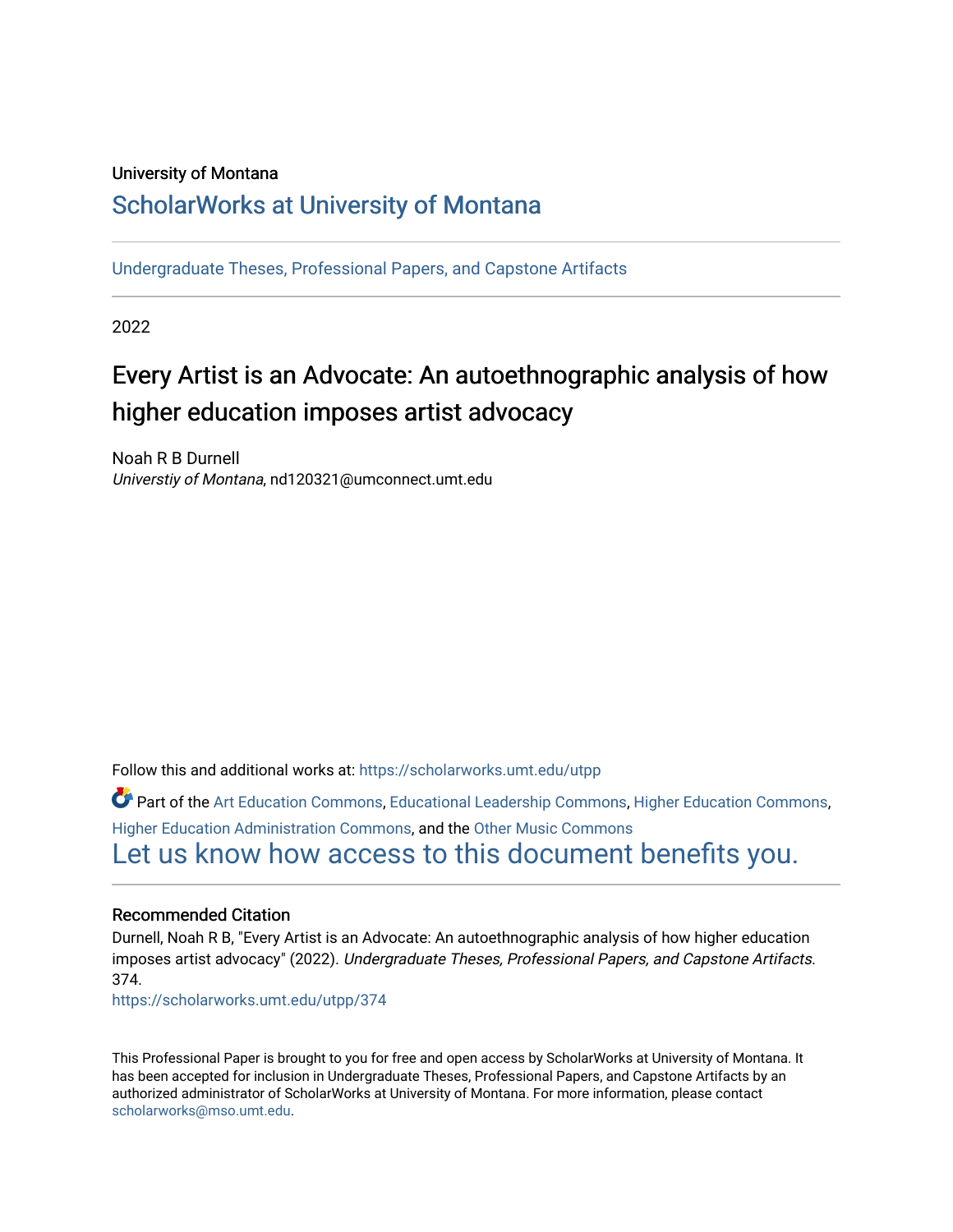EVERY ARTIST IS AN ADVOCATE: An autoethnographic analysis of how higher education imposes artist advocacy

> Noah Durnell Davidson Honors College Capstone May 3, 2022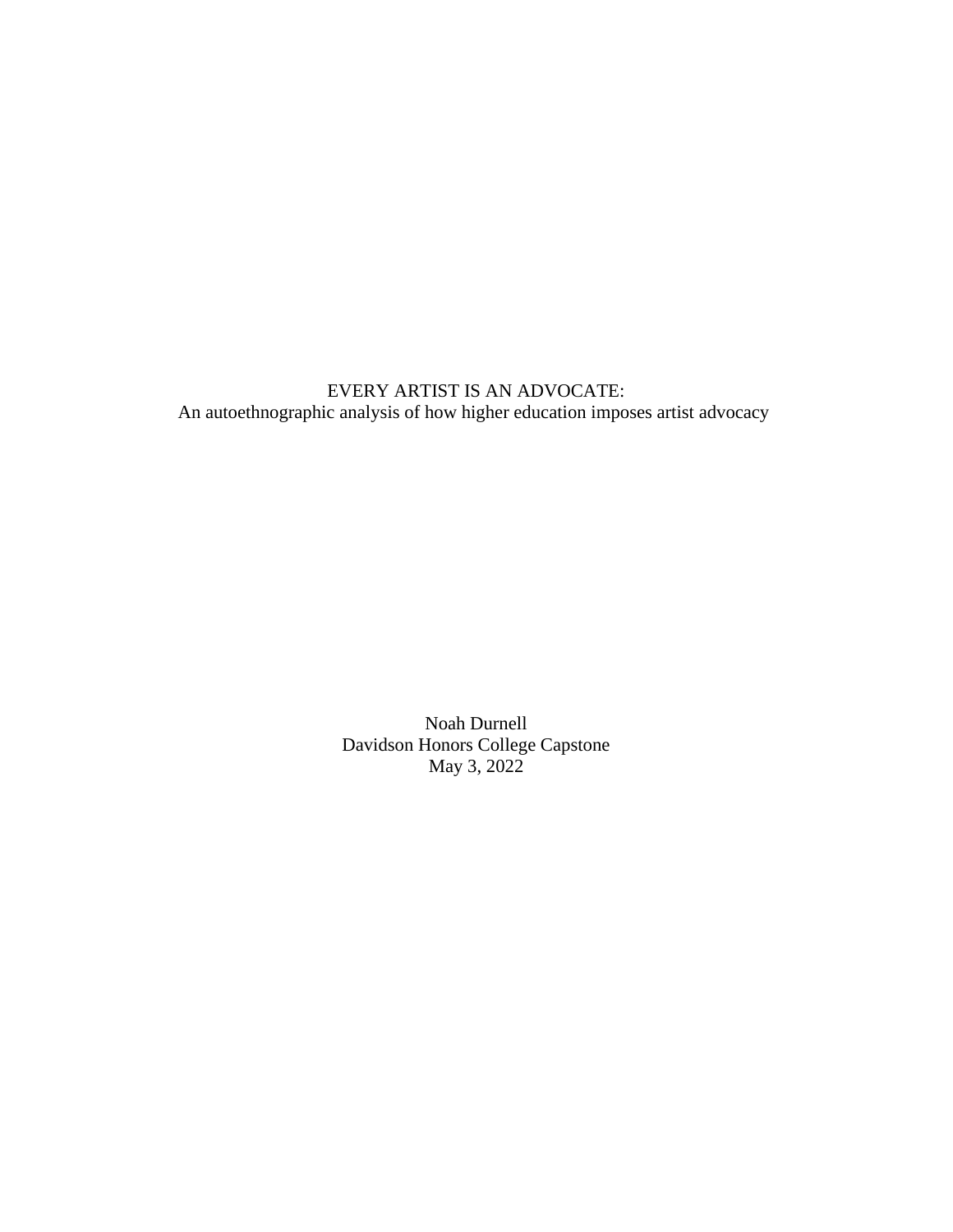## Table of Contents

| 2. |      |  |  |
|----|------|--|--|
| 3. |      |  |  |
|    | 3.1  |  |  |
|    | 3.2  |  |  |
|    | 3.3  |  |  |
|    | 3.4  |  |  |
|    | 3.5  |  |  |
|    | 3.6  |  |  |
|    | 3.7  |  |  |
|    | 3.8  |  |  |
|    | 3.9  |  |  |
|    | 3.10 |  |  |
|    | 3.11 |  |  |
|    | 3.12 |  |  |
|    | 3.13 |  |  |
|    | 3.14 |  |  |
|    |      |  |  |
|    |      |  |  |
| 6. |      |  |  |
|    |      |  |  |
| 8. |      |  |  |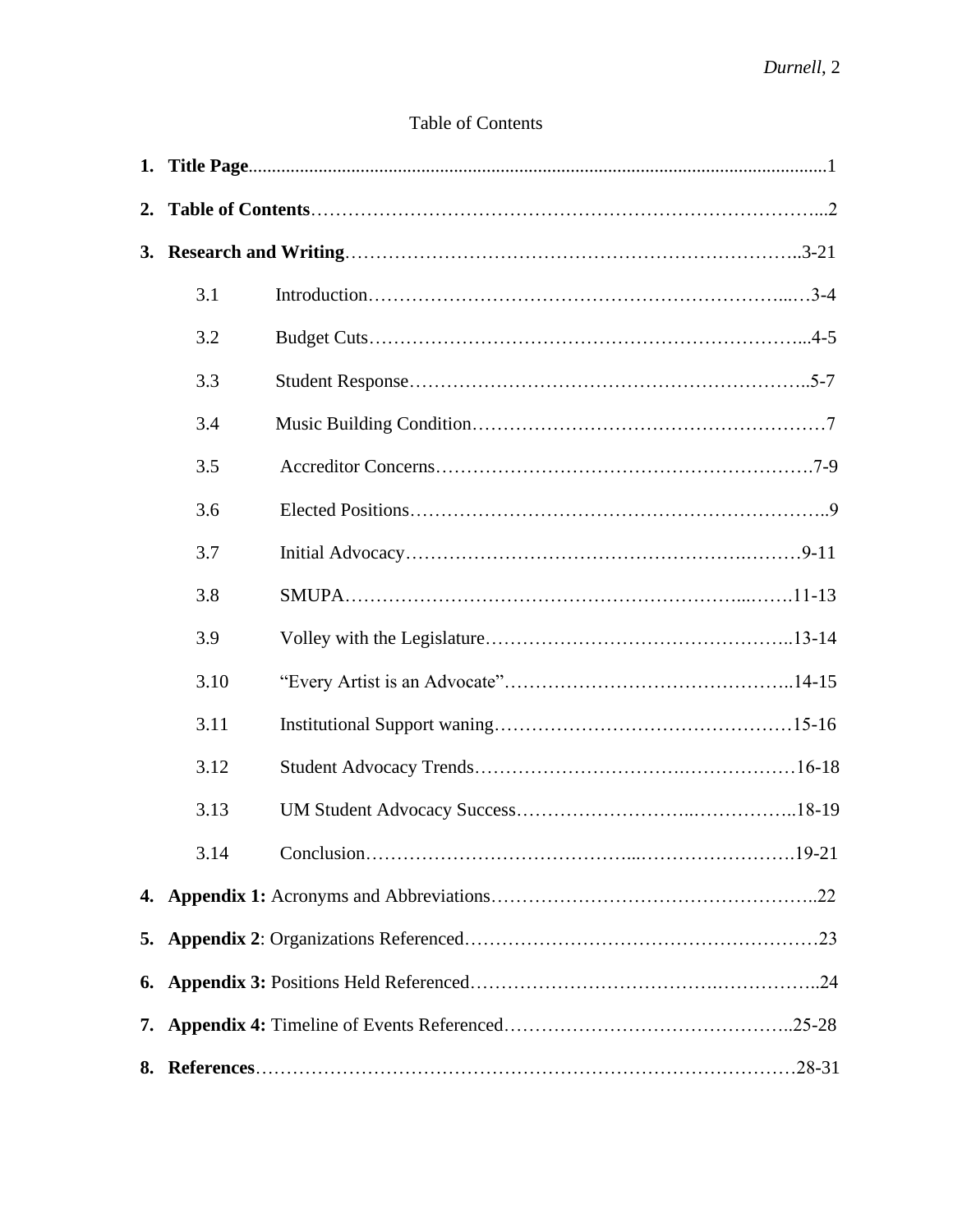#### **Introduction**

In 2017 I chose to attend the University of Montana (UM) to study Oboe Performance in pursuit of being a well-respected, professional musician. Today, as I soon graduate from UM, I have chosen not to pursue music performance as a career, and instead pursue a life of political advocacy. Many of my peers ask me why this is what I've chosen, and I ask myself the same question quite often. The best way to answer is to share my story of being a music student come student advocate at UM. When I began at UM, I saw a sea of capable, confident young freshman musicians like me. Today, I see few made it to senior year, and while many are quite capable, their confidence is gone. They have also chosen not to pursue music. While music students' divestment from their own crafts may be a result of the attitudes UM deployed towards the School of Music, the students' response to these attitudes was quite remarkable.

This presentation is an autoethnographic depiction of UM's proposed budget cuts to the School of Music in 2018 and their lack of pursuit of funding for a new music building, both of which demonstrate waning investment in the arts.<sup>1</sup> I compare these events to those similar at other American institutions to demonstrate the immense instability of funding for music schools across the nation. This comparison also highlights how music students respond to waning institutional support of their programs with student advocacy and discusses how unorthodox and difficult it is for music students to organize in this way. Compared to other national institutions, student advocacy at UM is uniquely successful; music students have not only effectively advocated against budget cuts, but have had success in improving current conditions by advocating for substantial funding for building renovations. These successes indicate that the

<sup>1</sup> Carolyn Ellis, et al. "Autoethnography: An Overview." *Historical Social Research / Historische Sozialforschung*, vol. 36, no. 4 (138), GESIS - Leibniz-Institute for the Social Sciences, Center for Historical Social Research, 2011, pp. 273–90.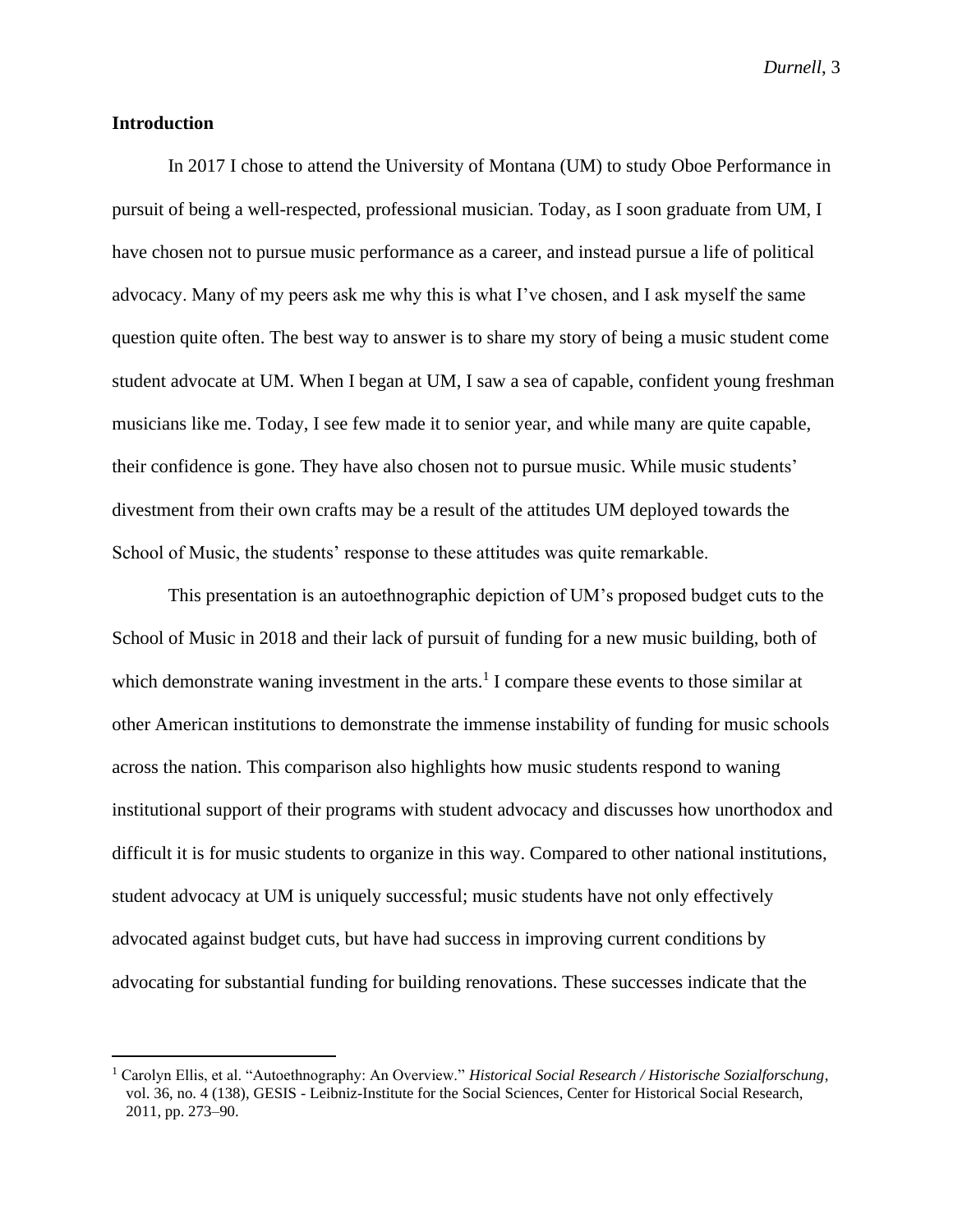proactive and often hidden advocacy work intended to improve the current conditions of a music program are more effective than responsive public advocacy work intended to prevent the current conditions of a music program from becoming worse, or advocacy work that pushes back against cuts. This paper proposes that the tight-knit culture of the UM School of Music and Missoula community is what contributed to our unique success in student advocacy.

#### **Budget Cuts**

The starting point of my student advocacy stemmed from a significant budget cut abruptly announced to the School of Music in 2018. <sup>2</sup> After a year of feeling proud of my musical progress and secure as music student at UM, this announcement was shocking; there was previously no messaging to students suggesting the School of Music would ever be considered for such catastrophic cuts. This also came as a surprise to our most esteemed faculty member and Director of the School of Music, Dr. Maxine Ramey. She immediately reacted to the announcement by reaching out to garner public support to push back on the proposed cuts.

Dr. Ramey addressed a letter to the broader Missoula community asking for their support; this community consists of loyal supporters of the arts, countless professional performers in the Missoula Symphony Orchestra and other esteemed ensembles, thousands of alumni of UM arts degrees, parents of current music students, and big-name philanthropists to UM arts programs. These community partners, who had always known UM to be an institution that prides itself on supporting the arts, were horrified at the news of these extreme budget cuts and their potential impacts. Dr. Ramey's letter asserted:

This [budget] cut, in no uncertain terms, would mean a reduction in our faculty to the levels where we would not be able to offer accredited degree programs in

<sup>2</sup> Patrick Reilly, "University of Montana Provost, dean seek to soothe fears over arts cuts." *Missoulian*, September 24, 2018.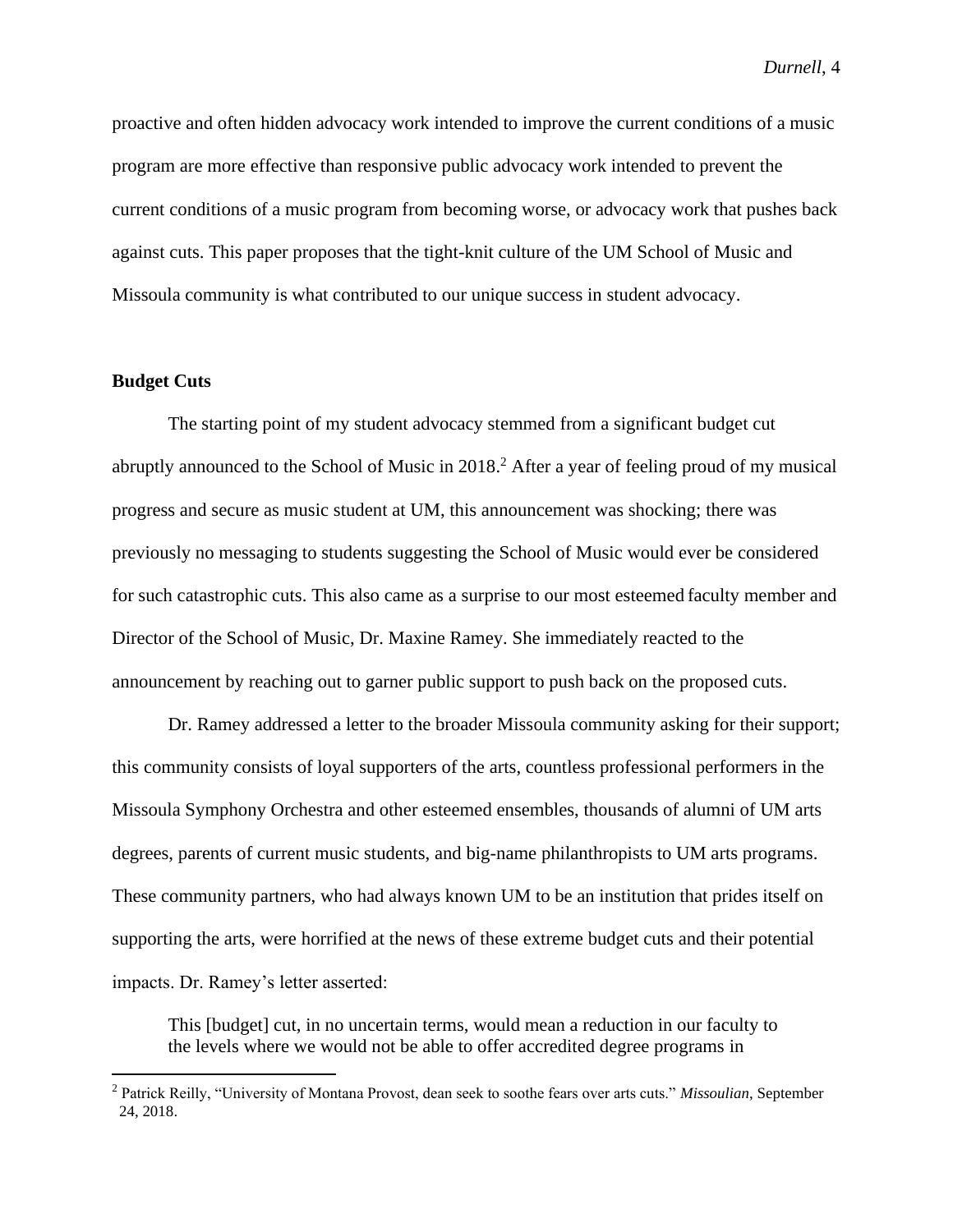Music Education, Performance, Composition, or a host of our other Bachelor of Arts in Music degrees [...] The potential losses to then [sic] entire CVPA (College of Visual and Performing Arts) would be that the arts on UM's campus would be terminated or minimized to the point of being just service departments. The BME (Bachelor of Music Education), BM (Bachelor of Music) and BA (Bachelor of Arts) degrees would be gone as would all degrees in Music, Theatre & Dance and Art $^3$ 

Though she was unable to announce exact numbers, Dr. Ramey detailed how the impacts of budget cuts to faculty levels, program offerings, and degree options to the School of Music could mean extinction of the School of Music altogether.

#### **Student Response**

Out of the terror and urgency expressed in this letter arose something spectacular; alongside concerned community stakeholders, faculty members, and the school leadership, music students rapidly organized to change the course of these budget cuts. Every one of us wrote a letter or an email to the Provost and the President to appeal why the music program meant so much to us. I helped create the hashtag: #UMartsmatter (see fig. 1) and began posting all over social media alongside my peers. I also helped organize a performance protest called "Save the Arts" which later became known as "Celebrate the Arts".<sup>4</sup> The event had 1,700 people express interest, 827 social media shares, and 597 attendees, further demonstrating the depth of support for the initiative. We skipped our classes and postponed our regular practicing (which is of the highest currency to music students) for five straight days to fully invest in preventing a worst-case scenario for our program.

<sup>3</sup> Maxine Ramey, "Supporter Letter". September 22, 2018. Letter.

<sup>4</sup> Isabel Quintero, (Isabel Quintero) "Celebrate the Arts!", *Facebook*, September 24, 2018.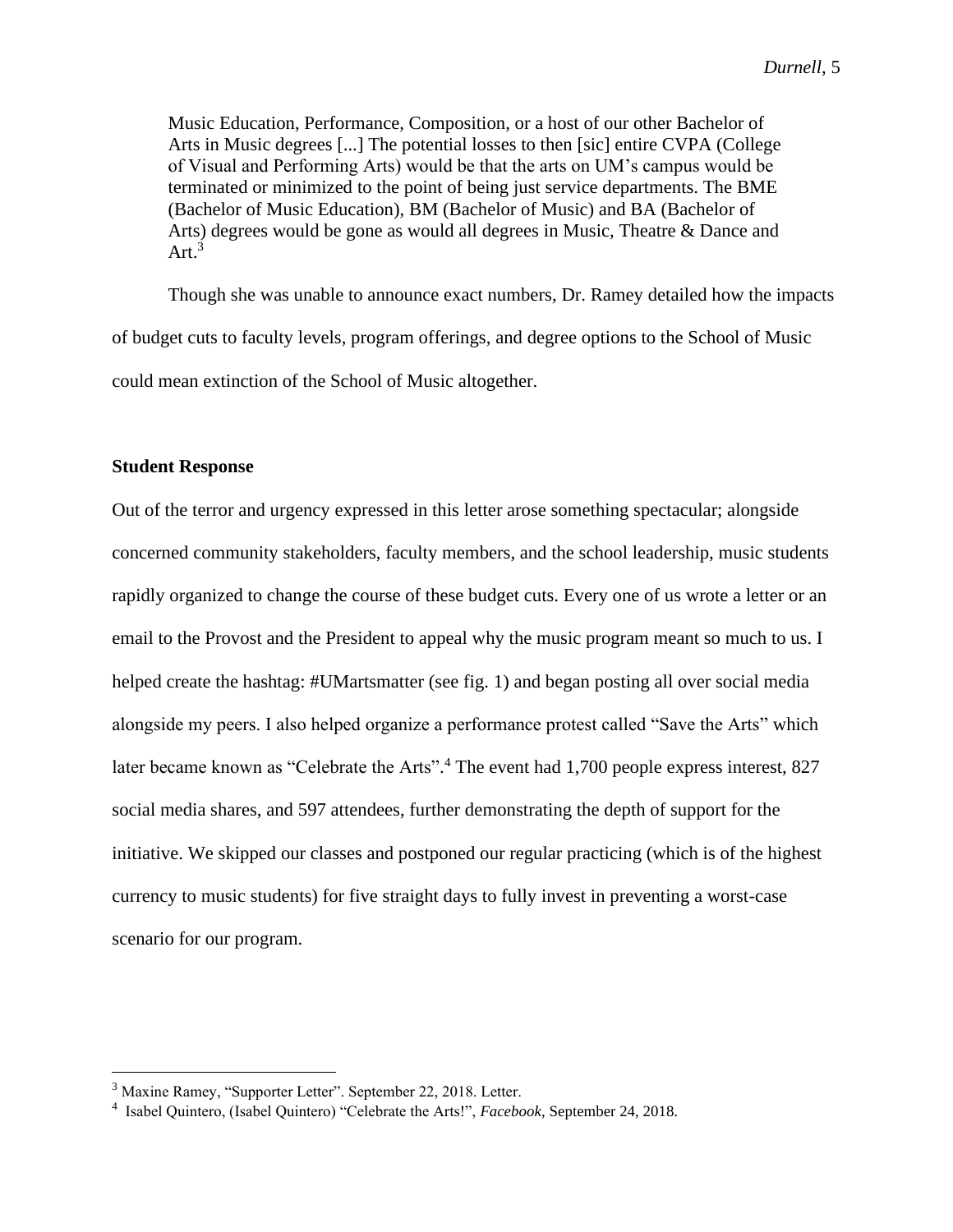Some great shots of today's rally, courtesy of and myself. A huge thank you to everybody who came out to support the arts, I think we've sent a clear and concise message to the University and Montana as a whole on the importance of artistic expression. #UMartsmatter



Figure 1. A screenshot of a Facebook post with images from the "Celebrate the Arts" Rally held at UM in 2018 to combat looming budget cuts.<sup>5</sup>

Following those five days, our efforts were answered by the Provost: "the university will release new budget targets, then give deans and department heads a month to decide how to fit within those figures".<sup>6</sup> The budget cuts were not dropped, just reduced. The music school still suffered significant fallout—many adjunct faculty were let go from their positions, and retired positions were not renewed. While music students felt the effects of the budget cuts that still pursued, we were well aware that our advocacy efforts helped prevent things from being much

<sup>&</sup>lt;sup>5</sup> Josh Hungate. 2018. "Some great shots of today's rally..." Facebook, September 29, 2018.

<sup>6</sup> Reilly.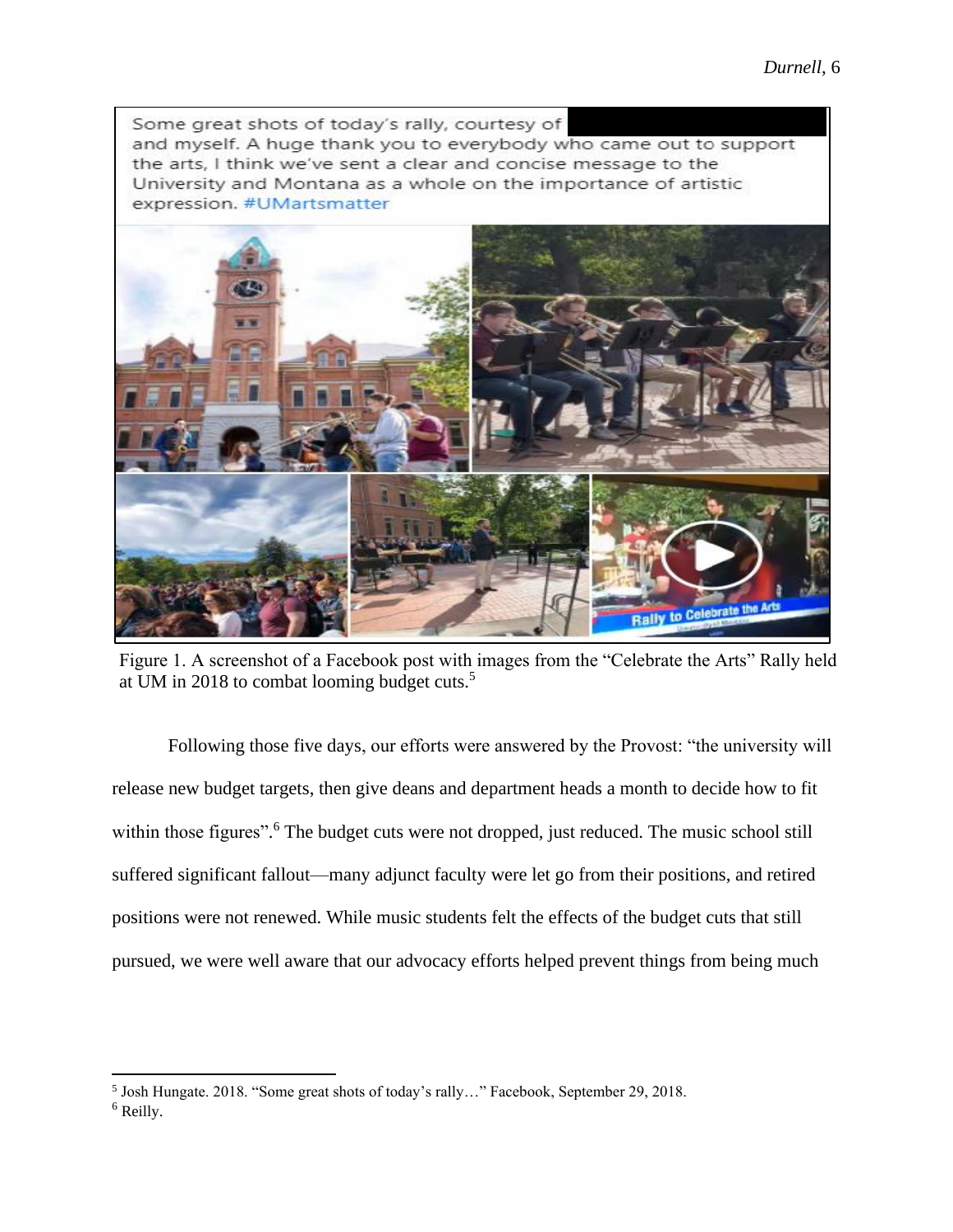worse. However, I did not want to just prevent worse case scenarios  $-$  I wanted to proactively make positive changes for the School of Music.

#### **Music Building Condition**

My major goal towards enacting positive change for the School of Music was to successfully advocate for renovations to the Music Building. The Music Building was constructed in 1953, and had never received a major repair or renovation since its inauguration. When I started my pursuit to secure renovations in 2019, the building had minimal space, forcing faculty to share offices or remodel closets into "quaint" office spaces. The school had no adequate technology lab, making our profound composition program difficult to pursue in –– house. The ensemble and practice rooms were not sound-proof and were deemed unsafe for human hearing by the fire marshal.<sup>7</sup> Frequently, there were not enough practice rooms to house all students, and they could often be found practicing in the freight elevator (see fig. 2). This elevator was wheelchair inaccessible and characterized the music building as out of compliance with the Americans with Disabilities Act (ADA).

#### **Accreditor Concerns**

In 2012, the School of Music's accreditors, The National Association of Schools of Music (NASM) reaccredited the School of Music with flying colors, with one major exception: the poor and inaccessible conditions of the Music Building needed to be resolved before our next accreditation review in  $2022$ .<sup>8</sup> For the next decade, UM requested that the Montana State

<sup>7</sup> "The University of Montana School of Music." *The University of Montana School of Music*. Missoula, MT: National Association of Schools of Music, 2012. Print.

<sup>8</sup> "The University of Montana School of Music." *The University of Montana School of Music*. Missoula, MT: National Association of Schools of Music, 2012. Print.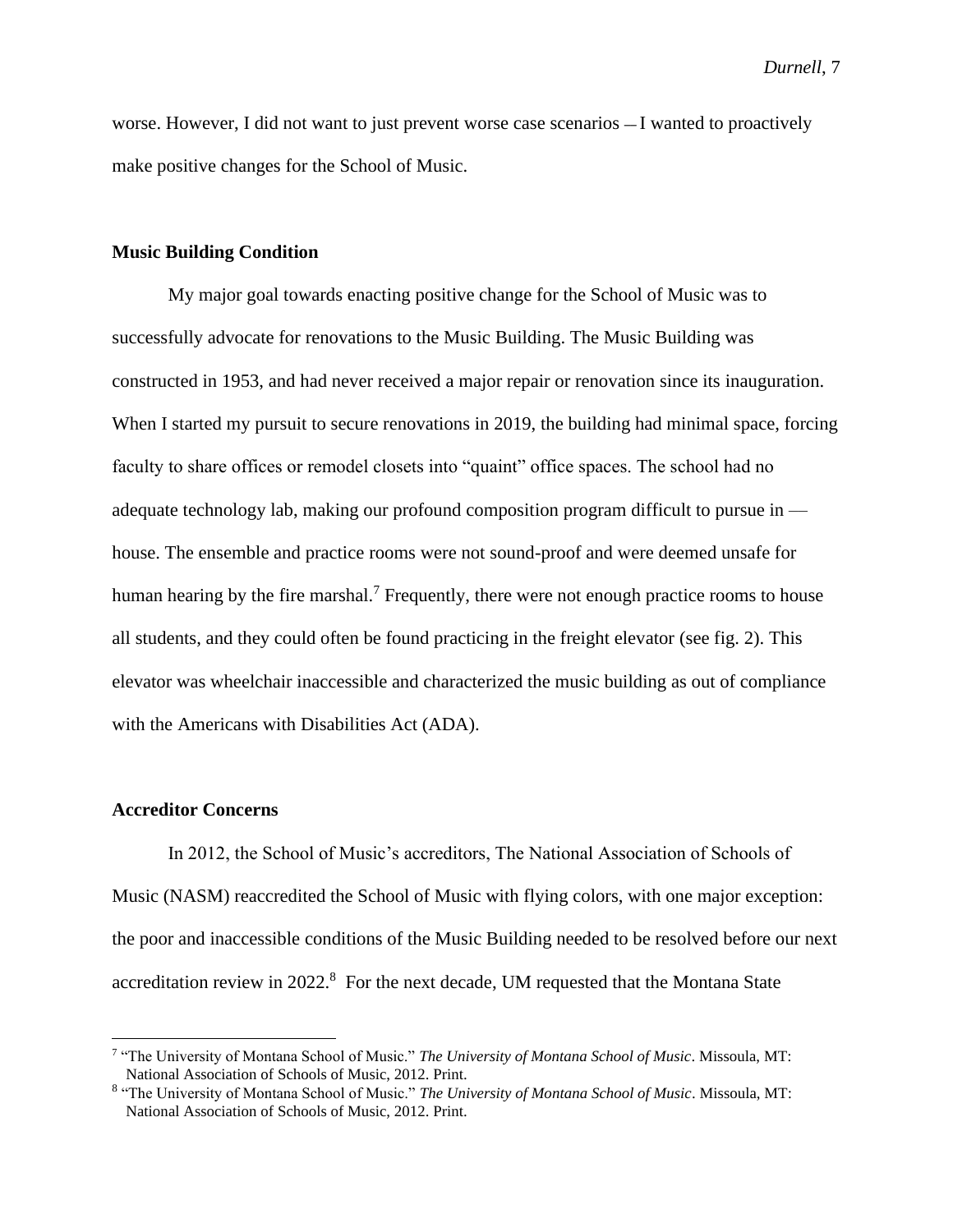

Figure 2. Image of UM Music student, Kennedy Payne, practicing in the UM School of Music Freight Elevator.<sup>9</sup>

legislature (referred to hereafter as "legislature") allocate ten million dollars to renovate and expand the music building. Over the next few years, the request received "high priority" status for the legislature.<sup>10</sup> With multiple universities across the state of Montana competing for infrastructural funds from the legislature, it often takes years to become a priority, and projects that are prioritized are much more likely to be approved for funding. It was in UM's best interest,

<sup>9</sup> Liam McCollum, "*Every Artist is an Advocate"*. Image. The Montana Kaimin. February 16, 2021.

<sup>10</sup> "Long Range Building Program Project Status and Funding - All Projects". *Montana University System*, June 30, 2014. Print.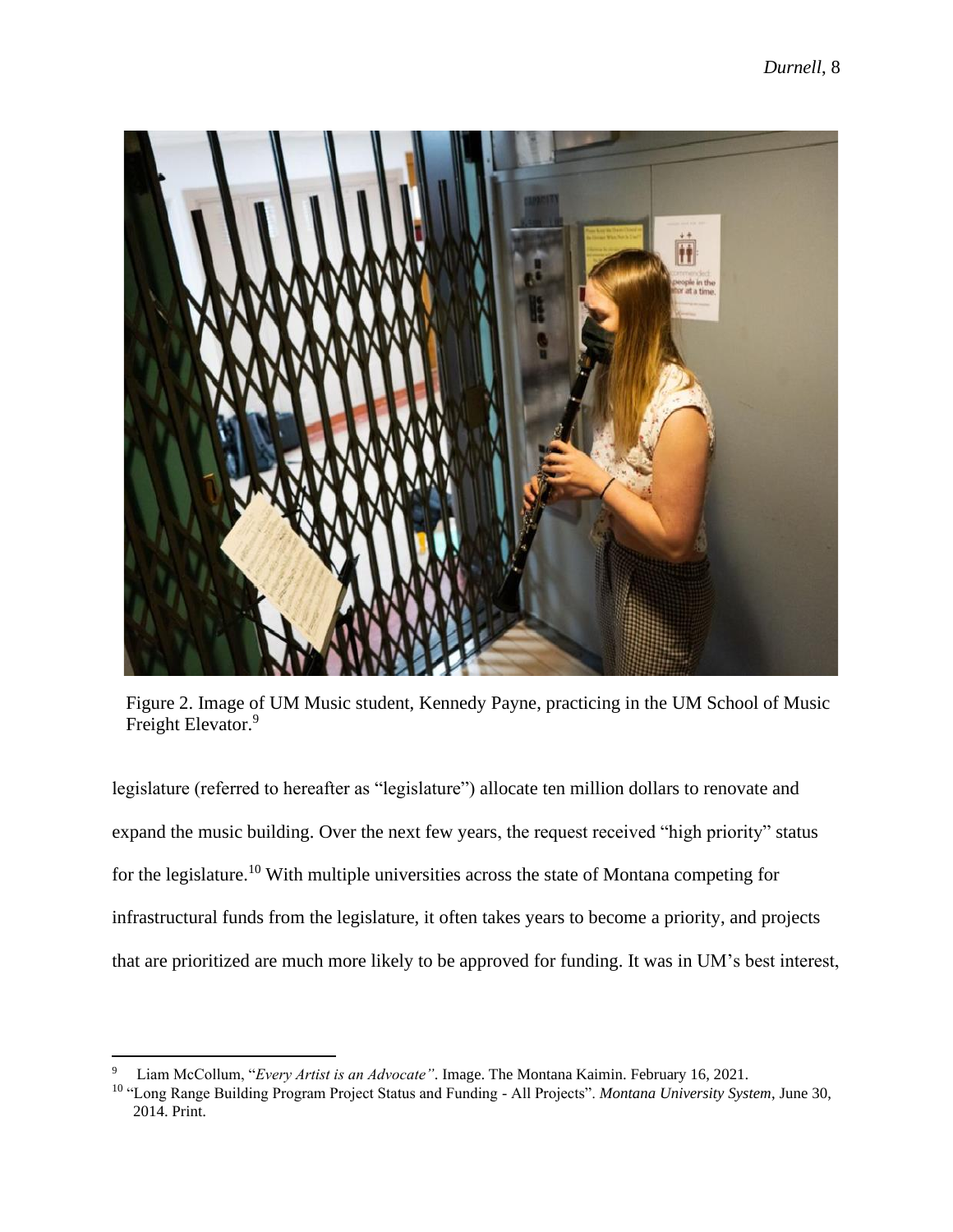then, to capitalize on the prioritization of this project because it was a small window of assured success for funding Music Building renovations.

#### **Elected Positions**

After the budget cuts in 2018, my plan was to make sure this decade of work to renovate the Music Building would be reinforced by student advocacy to ensure its success, since these significant budget cuts suggested the School of Music's infrastructural needs would no longer be a priority for UM. In the spring of 2019, I was elected the President of the Student Music Union (SMU) by music students to represent their interests to the student government, the Associated Students of the University of Montana (ASUM). I was also elected by the student body as a Senator with ASUM after running a last-minute write-in-campaign, thanks to the music students who flooded the polls to support me. As an ASUM Senator, I was positioned to advocate for students' concerns, and it became my first platform to advocate for funding to renovate the Music Building.

#### **Initial Advocacy**

In my first four months as ASUM senator, I crafted a resolution (which is a student government document equivalent to a legislative bill). This resolution cited the results of a university-wide survey conducted in the fall of 2019 that detailed how the student body wanted UM to prioritize its financial investments to campus.<sup>11</sup> In the survey, 12.1% of respondents reported that instructional spaces should be prioritized for investment in the near term to address deferred maintenance issues, and 11.8% of students reported that renovating instructional spaces

<sup>&</sup>lt;sup>11</sup> ASUM Senate. "Campus Improvement Feedback Form". Oct. 16 2019. PDF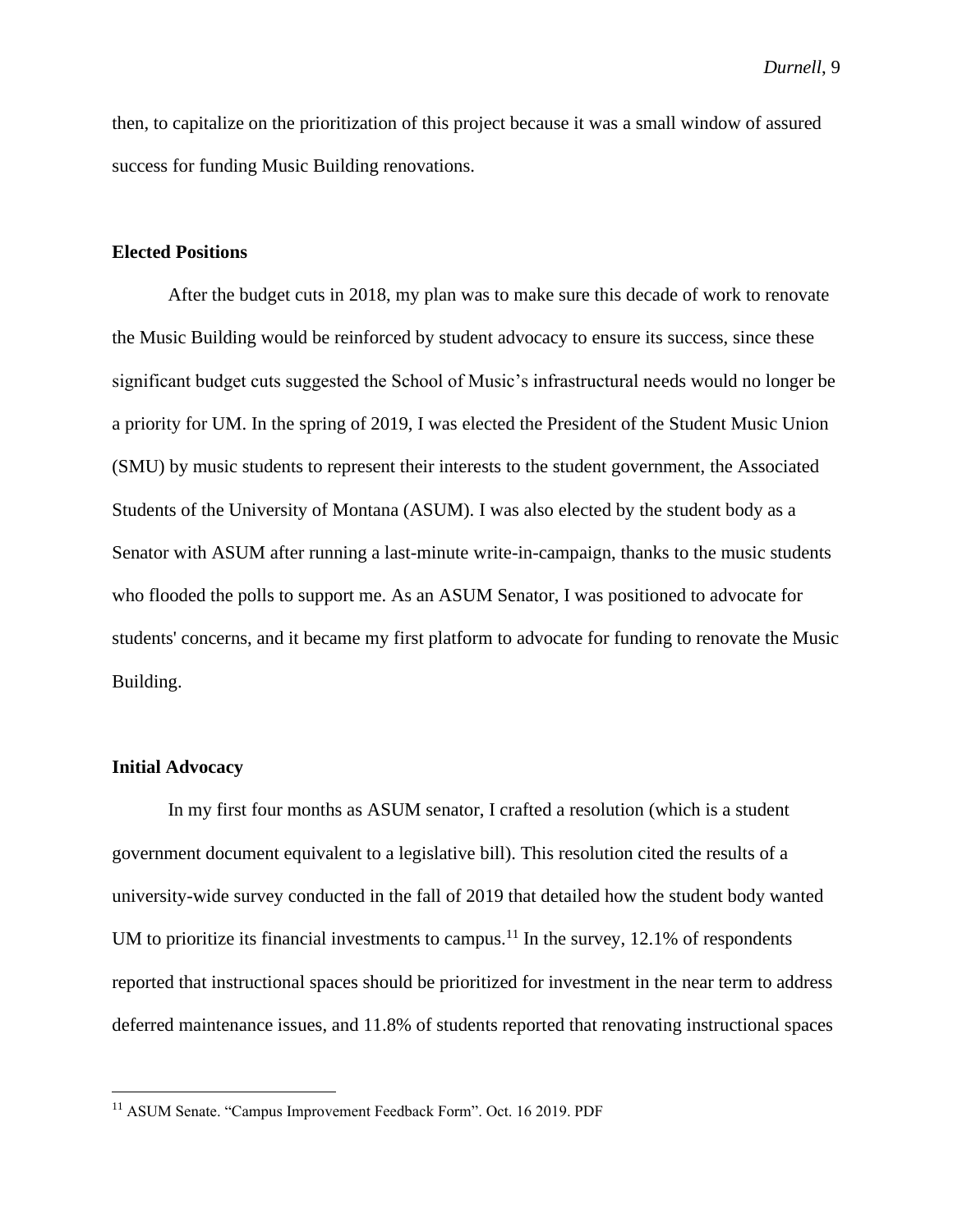would improve the UM student experience (see fig. 3). For both of these categories, "instructional spaces" was the number one priority of the student body; even more significantly, in the qualitative responses to this survey, 45.7% of responses specifically requested Music Building renovations. This data demonstrated a clear desire from both music students and the broader student body to renovate the UM Music Building. I portrayed this desire in my resolution titled *SB50-19/20: Resolution Regarding the Renovation and Expansion of the Music Building*, to request that UM once again ask the legislature to fund Music Building renovations at ten million dollars, and to keep it as their priority. $12$ 



Figure 3. Snapshot of the quantitative results of the student survey – the majority of student responses requested investment in instructional spaces.<sup>13</sup>

<sup>&</sup>lt;sup>12</sup> Noah Durnell, "SB50-19/20 Resolution Regarding the Renovation and Expansion of the Muisc Building." *Associated Students of the University of Montana*, January 4, 2020.

<sup>13</sup> ASUM Senate. "Campus Improvement Feedback Form". Image. Oct. 16 2019. PDF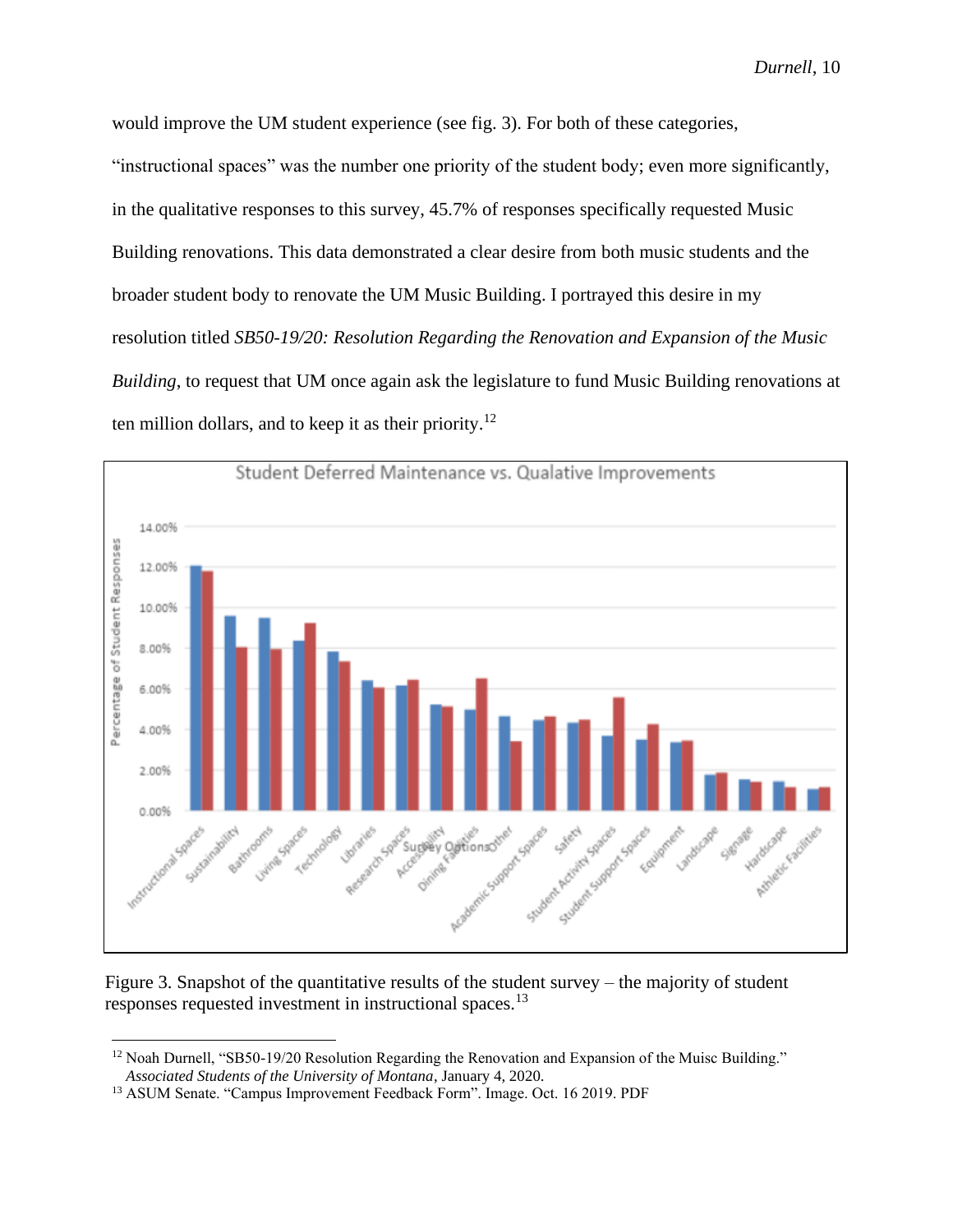The initiative unfortunately failed: UM changed its priority from Music Building renovations to the construction of a brand-new Forestry Science Complex for thirty-four million dollars. Additionally, they reduced the ask for Music Building renovations from ten million dollars to seven-and-a-half million dollars. By doing this, not only did UM demonstrate they valued another department and their infrastructure needs over those of the music department, they put our NASM accreditation on the line since it relied on the approval of legislative funds for renovation.

As we entered the Spring semester of 2020, my new goal was to use my Student Music Union President position to lobby the state legislature directly for the now seven-and-a-half million dollars we had to work with. To do so effectively, I pulled in the perspectives of music students who could create personalized and evocative lobbying materials that would demonstrate the need for a new building.

#### **SMUPA**

In the fall of 2020, I formed the SMU Political Action Committee (SMUPA), a group of music students that could directly lobby the legislature for Music Building renovation funds, bypassing the reliance on UM to lobby for us as a priority. While our 2018 advocacy against budget cuts was very public, energetic, and flashy, this work was less visible, bureaucratic, and very tedious. It was an undertaking that would push music students far beyond the comfort of their music studies to be successful, and place significant additional responsibilities on their already overloaded schedules. Due to this, it was initially difficult to form, but the committee eventually grew to be about seventy-five members strong and became very active. We wrote another resolution, *SB43-20/21: Resolution Endorsing the Inclusion of Major Repairs Funding*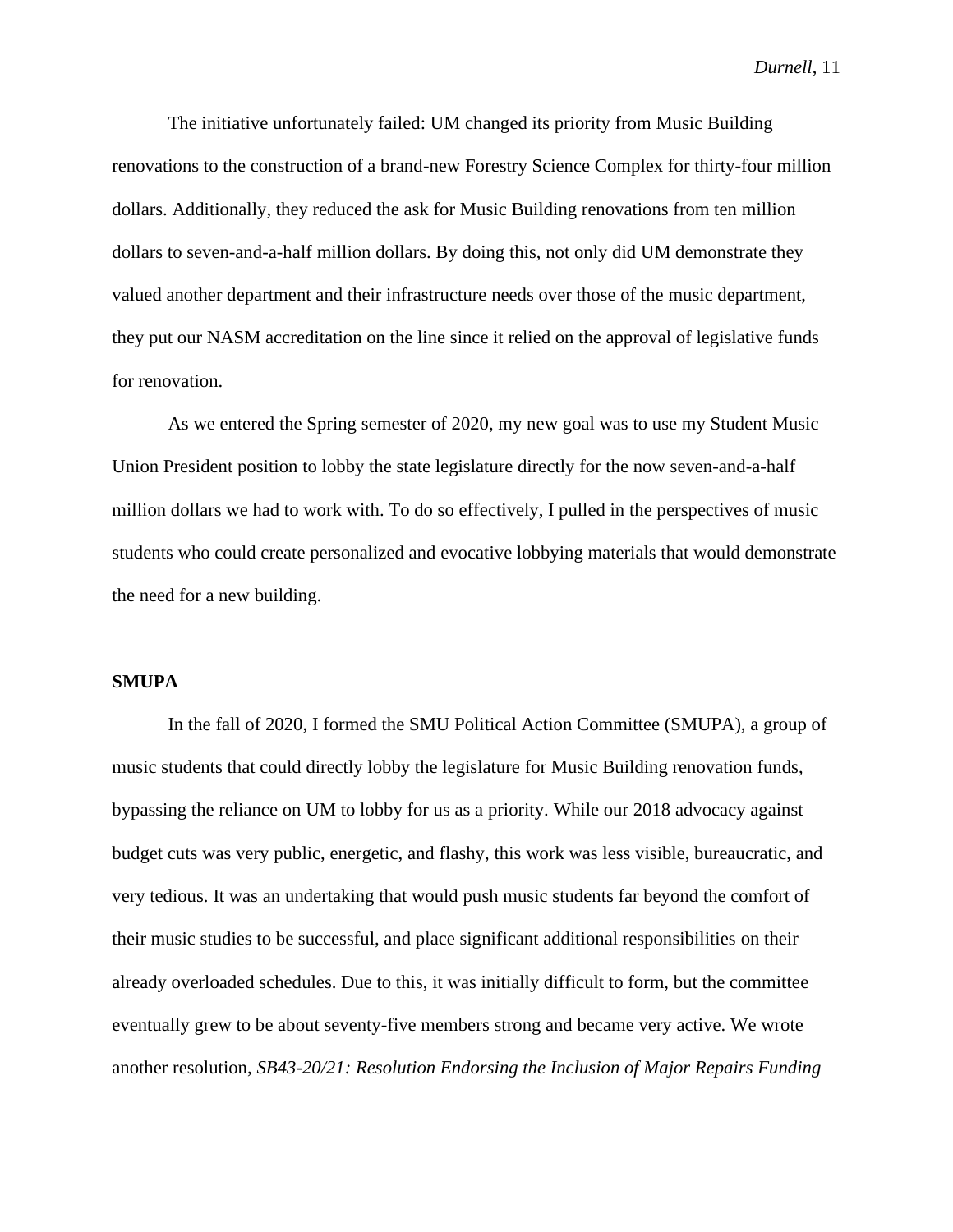*for "Music Building Infrastructure Project under HB05"*, which provided explicit student support for the Music Building renovation itself directly to the legislature.<sup>14</sup> We created infographics (see fig. 4) so the information we were presenting to legislators was more palatable, recorded performances to send to legislators, invited legislators to our performances, and created a lobbying video that highlighted all of the crumbling and outdated infrastructure of the building that would benefit from renovations (see fig. 5).



Figure 4. Example of an infographic SMUPA sent to the legislature in an effort to lobby for funding for the UM Music Building.<sup>15</sup>

<sup>&</sup>lt;sup>14</sup> Noah Durnell, "SB43-20/21 Resolution Endorsing the Inclusion of Major Repairs Funding for "Music Building" Infrastructure Project under HB05." *Associated Students of the University of Montana*, October 4, 2020.

<sup>&</sup>lt;sup>15</sup> Cooper Jurasin, "Why Renovate? The University of Montana School of Music". Infographic. 2020.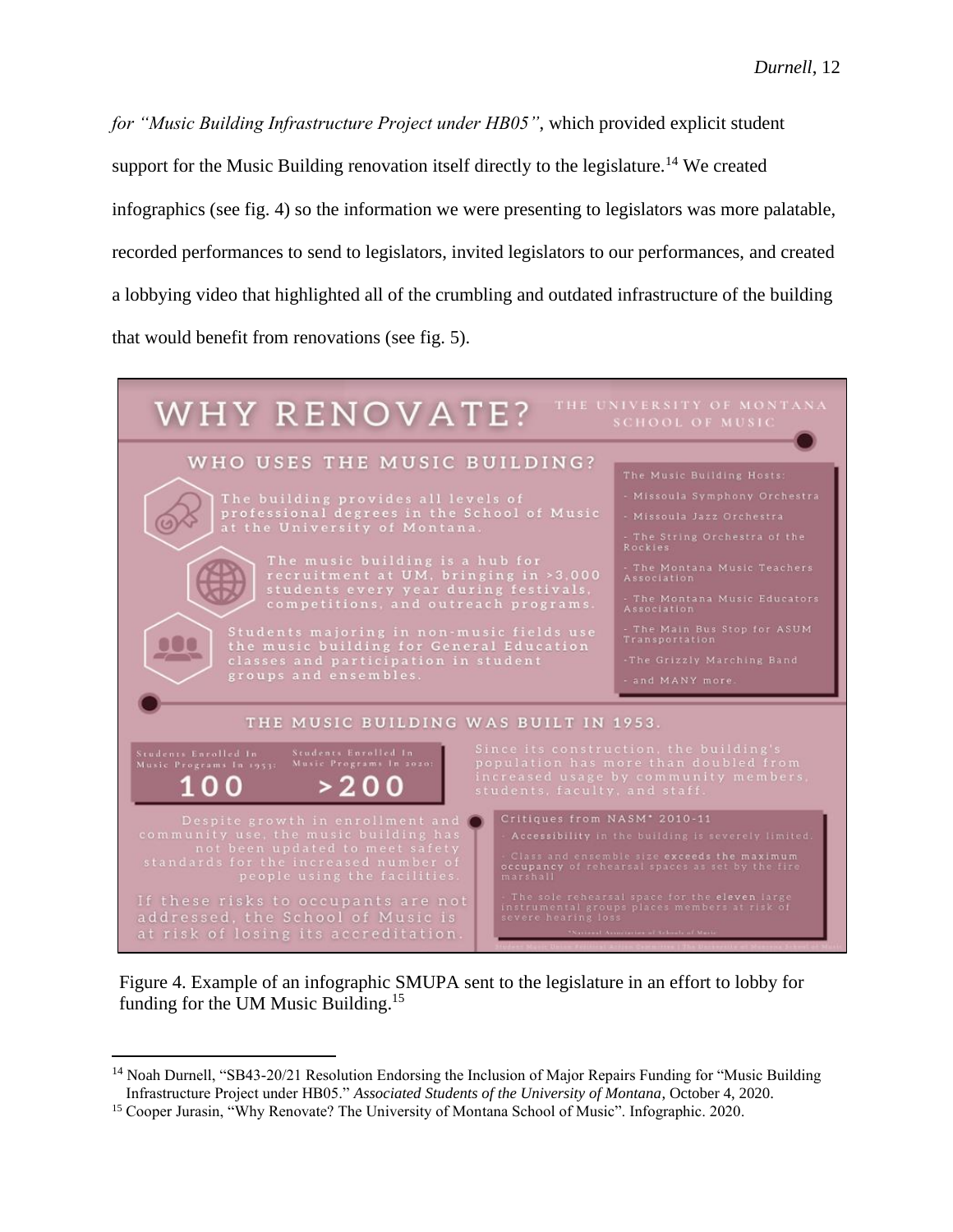

Figure 5. Three screenshots of the lobbying video prepared by SMUPA to highlight the UM Music Building's crumbling infrastructure.<sup>16</sup>

#### **Volley with the Legislature**

Despite these efforts, the legislature reduced the proposed amount of Music Building funding from seven-and-a-half million dollars to six million dollars. In response to this, the SMUPA committee pivoted all of its lobbying material again to ask for that one-and-a-half million dollars back. We wrote another resolution, *SB55-20/21: Resolution Regarding Lobbying Efforts to Include Major Repairs Project "Music Building Infrastructure" in HB5*, which requested that the one-and-a-half million dollars be reconsidered for Music Building renovations.<sup>17</sup> We sent in fifty written testimonies from students to the legislature and I prepared a verbal testimony to provide in person as the SMU President and as an ASUM Senator. After repeatedly asking the UM for their support, we were assured that university leadership would spend six minutes lobbying on behalf of the Music Building. The fifty written testimonies were received and my verbal testimony went well, but when it came time for UM to dedicate their six minutes of time, they spoke solely to the new Forestry and Science complex, once again

<sup>&</sup>lt;sup>16</sup> Lizz Dellinger, "UM Music Building Lobbying Video". Screenshots. 2021.

<sup>&</sup>lt;sup>17</sup> Noah Durnell, "SB55-20/21 Resolution Regarding Lobbying Efforts to Include Major Repairs Project "Music Building Infrastructure in HB5." *Associated Students of the University of Montana*, January 19, 2021.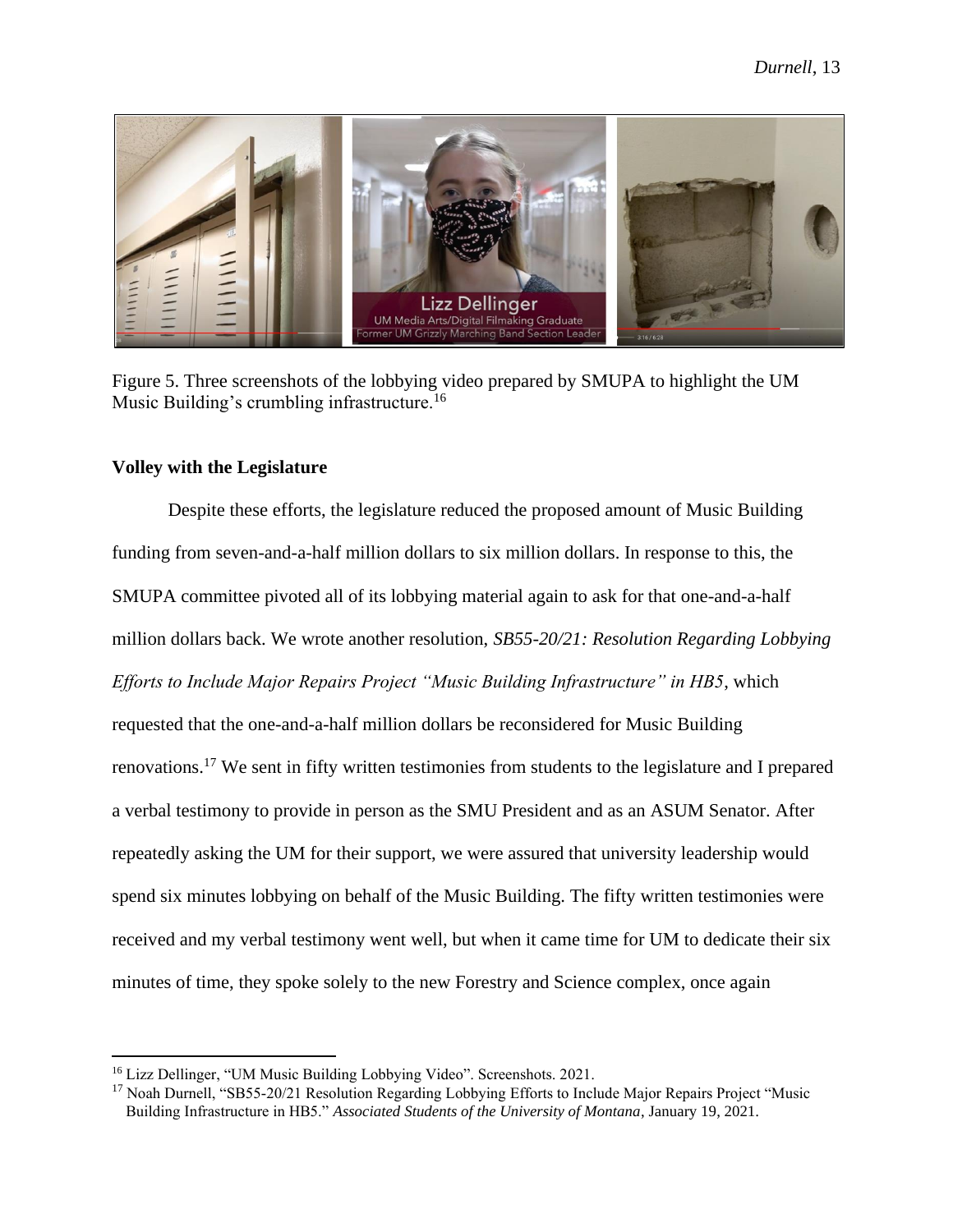devaluing the need for Music Building renovations. Our lobbying efforts were unsuccessful, and we walked away from the legislative session with approval to use just six million dollars of *fundraised* money on renovations. This was money that the music department would have to fundraise itself from donors, rather than funding allocated from the State of Montana's budget. I was deeply disturbed by the UM's departure from committing to Music Building renovations and disregard for our accreditation concerns, so I shifted my priorities away from advocating directly to the State of Montana legislature, back to regaining support from UM.

#### **"Every Artist is an Advocate"**

For three weeks I reached out to our administration to discuss prioritizing donor funds for the music building, yet every attempted contact was left without response. This continued until our student newspaper, the *Montana Kaimin*, gave me the opportunity to publicize these concerns in their paper's headline story. I told the story of our committee and our music building, and I told the story of how the administration was ignoring my emails and phone calls. The article, titled after one of my quotes, "Every Artist is an Advocate", was published with two significant promises from university leadership.<sup>18</sup> UM President, Seth Bodnar stated that "while we would have liked to receive more funding from the state this session, campus leadership is committed to finding a path to the full funding needed to renovate the music building".<sup>19</sup> Dave Kuntz, UM's director of strategic communications and the spokesperson for President Bodnar also stated that renovating the Music Building was a "top priority" for the university.<sup>20</sup>

<sup>18</sup> Mariah Thomas, "Every Artist is an Advocate - Music Students Fight for Building Renovations" *The Montana Kaimin*, February 23, 2021.

<sup>19</sup> Thomas.

<sup>20</sup> Thomas.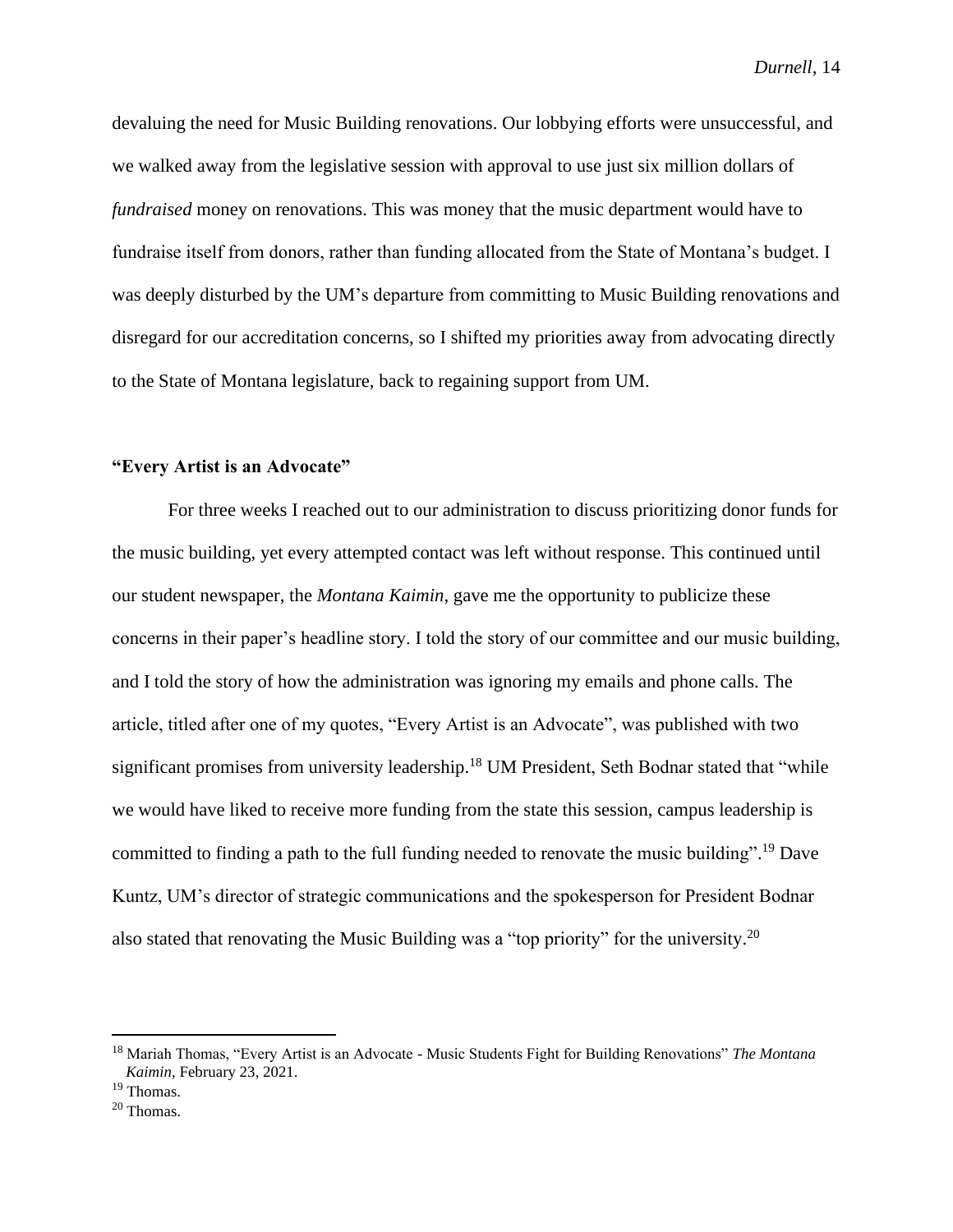After the article was published, UM's leadership apologized for not responding to my previous attempts to contact them, and finally agreed to meet. In meeting with them I reminded them of their now public commitment to fund and prioritize Music Building renovations. Finally, following two years of intense student advocacy, the Music Building renovations were pursued as a priority by UM's leadership. Some of those renovations were completed in the fall of 2021 just in time to demonstrate to our accreditors that we are making the improvements they asked for. These renovations did not however demonstrate that UM was any more committed to the arts. If anything, the past two years indicated a trend of waning institutional investment in the School of Music which prompted the question of whether this was occurring elsewhere.

#### **Institutional Support Waning**

There is an absolute national trend of waning support for schools of music in higher education. In 2015, George Washington University (GWU), a well-funded and esteemed American college positioned right next to the national Kennedy Center for the Arts, announced a 5% budget cut across the campus, with 50% of that total cut applied to their School of Music.<sup>21</sup> In 2020, Eastern Washington University (EWU), one of few campuses in the northwest region to hold the same prestigious NASM accreditation that UM holds, announced a proposed budget cut of ten degree programs, seven of which were music programs.<sup>22</sup> In 2021, University of Hawai'i Hilo's (UHH) arts programs, the most robust arts programs offered statewide, were the primary

<sup>21</sup> Jessica Krash, "Adjunct Professor: GW's Cuts Will Crush Music Education Here." *Washington Post*, April 16, 2015.

<sup>22</sup> David May, "Eastern Washington University Program Review President's Recommendations" *Eastern Washington University*, May 21, 2021.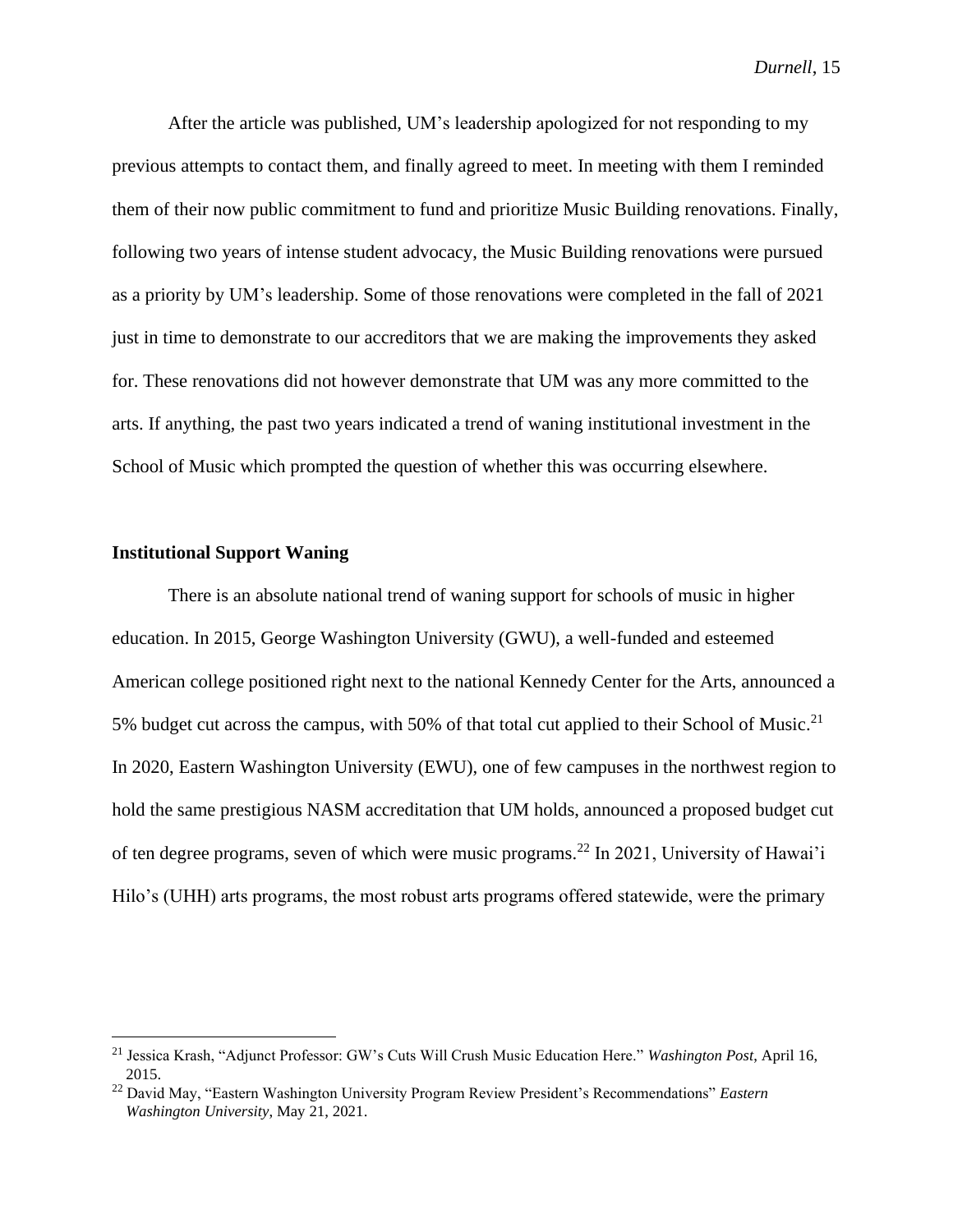target of budget cuts to nearly fifty faculty positions following the Hawaii state legislature's approval to cut thirty million to higher education across the state.<sup>23</sup>

GWU claimed their cuts to music programs were part of a curriculum change; however, administration declined to disclose any new curricular strategy that would subsidize the immediate loss of their programs.<sup>24</sup> EWU's proposed rationale for their budget cuts was to keep "providing access to exceptional educational opportunities to produce a highly educated and diverse workforce for the region and the state".<sup>25</sup> EWU's justifications for budget cuts demonstrated they believed that cutting entire degree programs (most of them music programs) would somehow aid in creating a more diverse workforce. UHH did not release justifications of the budget cuts to their arts programs, but they did endorse an increase of over one-hundred thousand dollars from the Hawaii state legislature to UHH's athletics while simultaneously witnessing the loss of four-and-a-half million dollars to its academic programs.<sup>26</sup> The proposed cuts and justifications from each of these colleges sent a message to music students that their degree is not worth studying, and that their career does not add value to the world. The student responses to these cuts were profound attempts to organize music students to advocate against administrative decisions.

### **Student Advocacy Trends**

<sup>23</sup> Kalbert Young, "2021 legislative recap: UH's overall budget cut by almost 10%". *University of Hawai'i News*, May 6, 2021.

<sup>24</sup> Krash.

<sup>25</sup> Randle Kinswa, "Budget Changes for 2021-23". *The Easterner*, June 3, 2021.

<sup>26</sup> Young.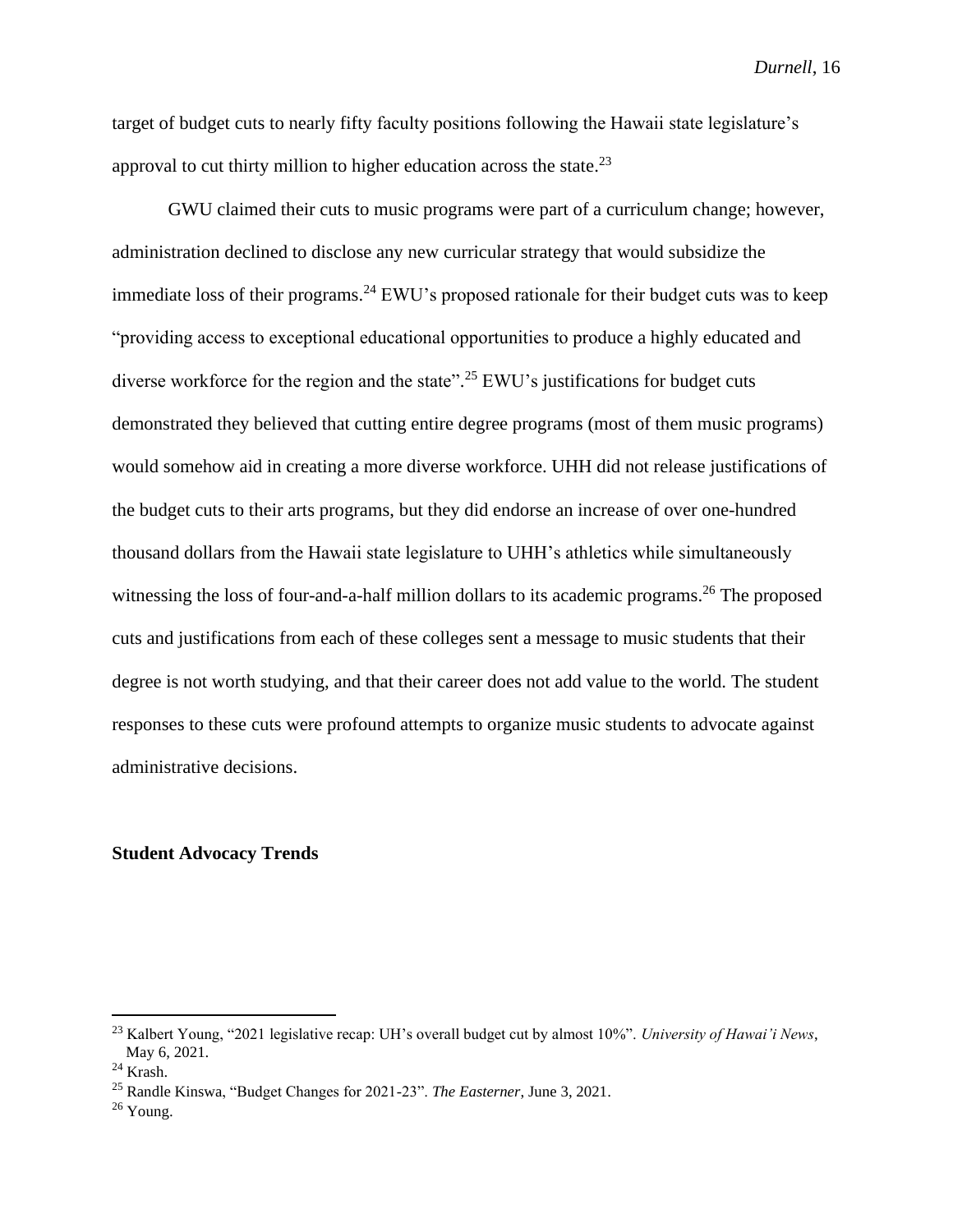Across the nation there is a trend of budget cuts to university music programs. Just like at UM, the students' reaction to budget cuts has consistently been student advocacy to oppose or reduce the effects of the budget cuts on their music programs.

Like UM music students utilizing social media and holding performance protests outside of our Main Hall, GWU students launched a social media campaign and planned a twenty-fourhour non-stop performance protest to their administration.<sup>27</sup> Their twenty-four-hour performance protest unfortunately only held firm for sixteen hours. Their student government got involved, and designated a greater percentage of their student activity fee funds to help fund the courses that would be cut by administration.<sup>28</sup> These courses were of such significant value to the students that they were willing to subsidize tuition dollars with fee money meant for student activity funding, though this would prove to be unsustainable against the tide of budget cuts.

EWU faculty held a vote of no confidence against their university President amidst these cuts.<sup>29</sup> Although they chose to step down from their position, the interim President proposed the same budget cuts as announced prior. In response, EWU music students reached out directly to SMUPA and asked for our help because they witnessed the success of our advocacy against UM's proposed budget cuts and they wanted to take the same approach. We provided all of our material, our strategies, and continuous support, but they failed to organize effectively enough to get their feet on the ground.

UHH students launched a twitter campaign to share their high regards for their programs, share footage of performances, and notify the public of their robust events offerings, but the

<sup>27</sup> Eva Palmer, "Student Association Finance Committee Helps Fund Music Groups After Cuts to Department." *GW Hatchet*, April 27, 2015.

<sup>28</sup> Palmer.

<sup>29</sup> Elenee Dao, "EWU community speaks out about budget cuts, 'no confidence' vote". *KXLY Spokane, Couer D'Alenei,* June 23, 2020.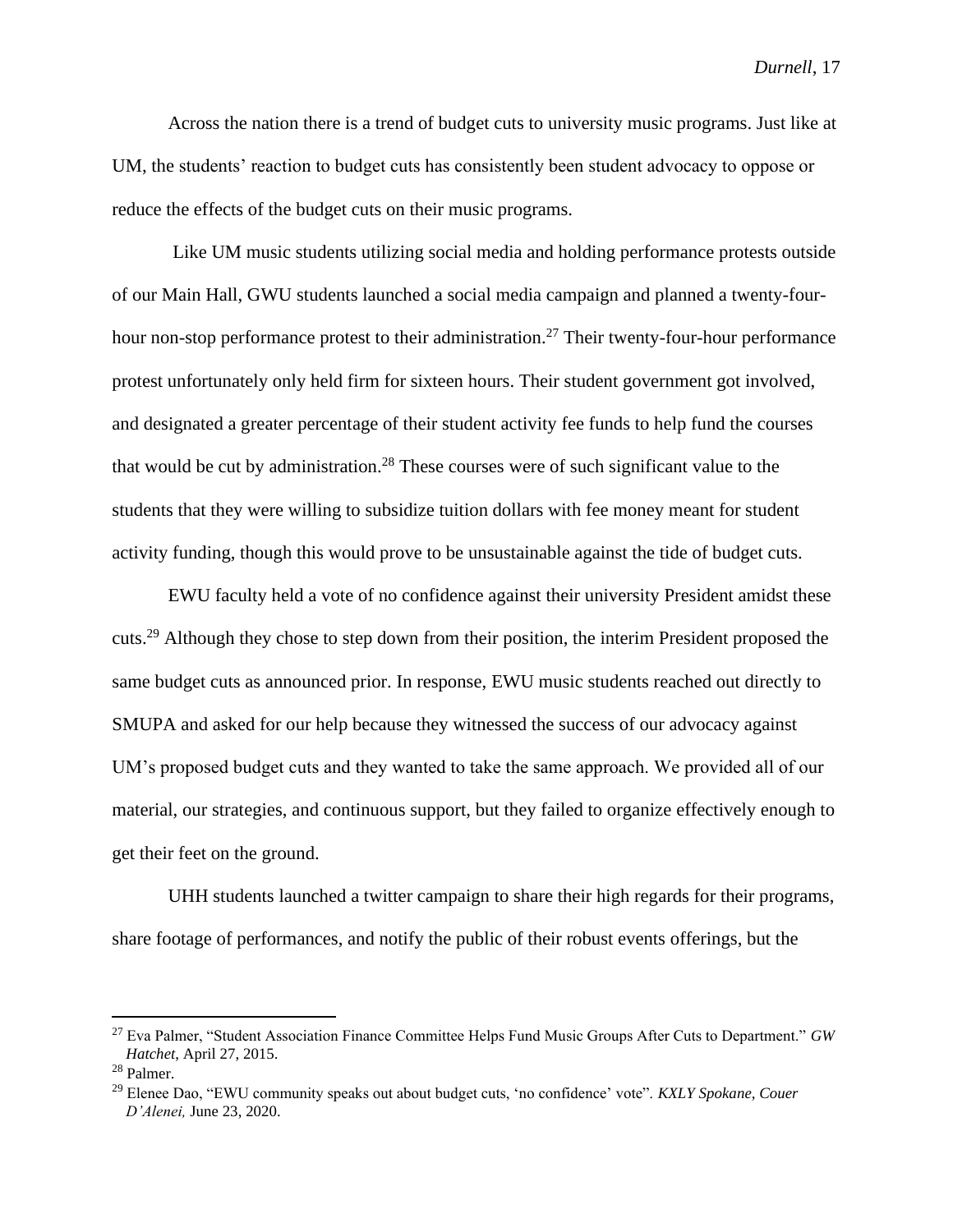campaign failed to receive significant traction.<sup>30</sup> In 2022, UHH created a video highlighting their successful alumni of the arts on Broadway, in radio, and as touring professional musicians in hopes of garnering national support against budget cuts.<sup>31</sup>

Music students chose to advocate against budget cuts through similar methods, including performance protests, the involvement of student government bodies, social media campaigns, and the creation of letters or videos to express appreciation for the current music program. Despite these efforts, GWU and EWU still experienced very severe budget cuts, and UHH's proposed budget cuts may still pursue.

#### **UM Student Advocacy Successes**

In contrast, UM music students were successful in organizing, were successful in reducing budget cuts, and were successful in pursuing additional advocacy with the Music Building. I suggest this is largely due to the strong culture of the UM School of Music. Music students are generally some of the busiest and most overscheduled students on campus. They hold full time schedules with little flexibility, often taking upwards of twenty credit hours per semester. What little flexibility they do have, they use to practice, join new ensembles, and work. Their free time is consumed by music and is an extension of their degrees. It is very difficult to break music students from their routines, especially to do something so far outside of their wheelhouse, like political advocacy.

While this is especially true for UM Music students, we also had the advantage of proximity. The UM School of Music is quite small for being such a highly accredited music

<sup>&</sup>lt;sup>30</sup> Dayva Escobar, "Solidarity in Social Distance: Budget Cuts to the Arts Inspire Community to Speak Out". *University of Hawai'i Hilo, Ke Kalahea*, 2022.

 $31$  Escobar.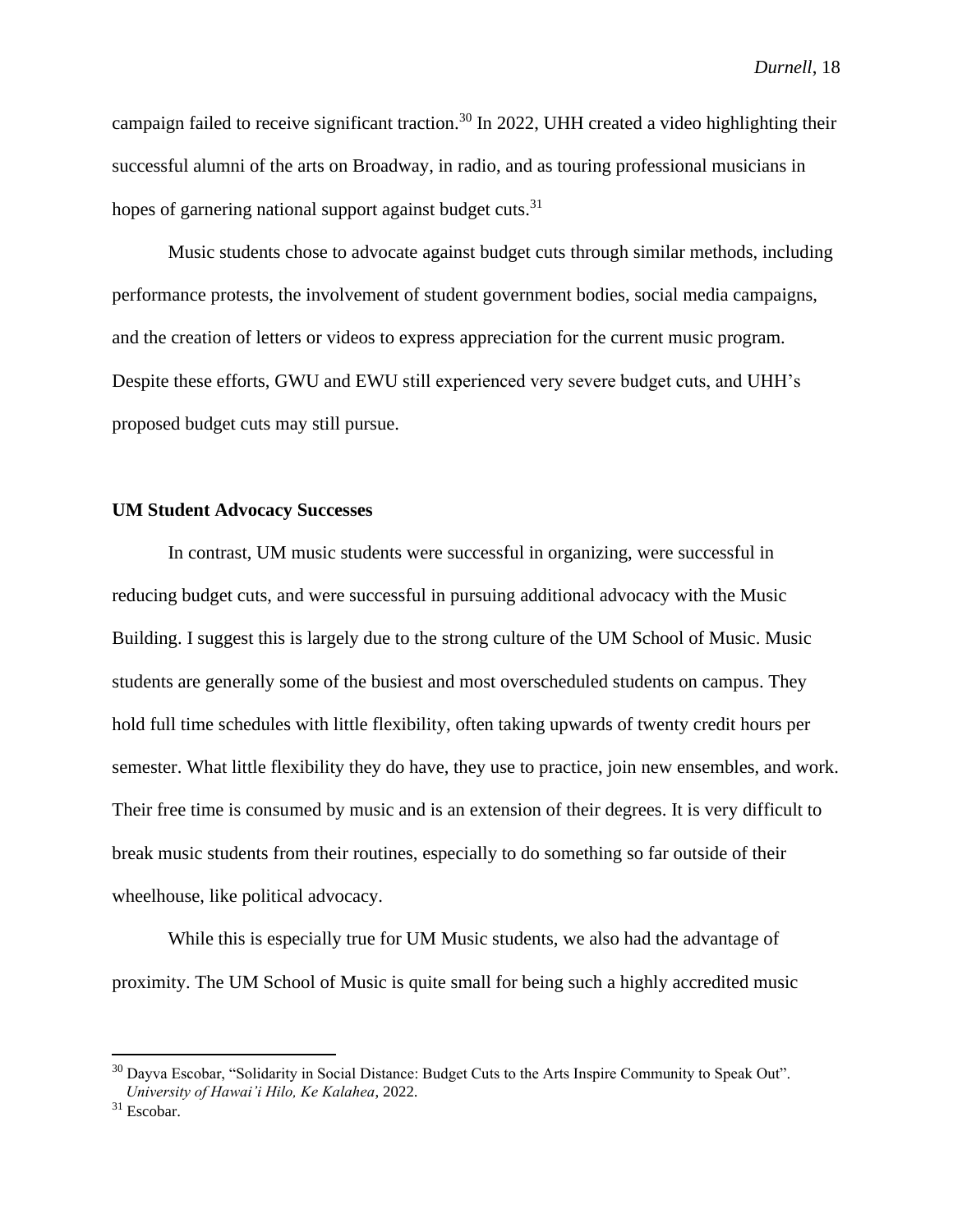program having just over 200 students. It is so small that everyone knows everyone; I never walk past a stranger in the music building. UM music students go to the same classes, share lockers right next to each, eat lunch in the hallways as a group, and perform in many ensembles together. And, our relationships extend well beyond the School of Music. We become roommates and neighbors, create bands together and attend each other's gigs, and even go to the same party at the same house on the weekends. UM is also a small institution, meaning music students and their values carry fast across the campus. The Missoula community is similarly small and unified, contributing to the strength of their commitment to the UM School of Music. This is why when budget cuts were proposed in 2018, UM music students organized so quickly and effectively, because we were already in each other's circles. This is also why I was able to form the SMUPA committee; even though there was not an immediate threat like budget cuts to react to, the foundation of trust and camaraderie we had built together was enough to dedicate ourselves to this project. This is why I was able to engage music students in the tedious, bureaucratic work, because we were invested not just in the School of Music, but each other.

#### **Conclusion**

It is clear that around the nation music programs are experiencing a trend of decreasing financial support, and music students are consistently responding through grassroots student advocacy to combat budget cuts. Using autoethnographic research methods, I compared similar student advocacy against budget cuts and in pursuit of funding for Music Building renovations at UM, to the advocacy efforts music students at other institutions pursued. I found that reactive advocacy efforts against budget cuts, although paralleled at all the institutions discussed in this study, were not effective anywhere but UM. I suggest that UM music students were successful in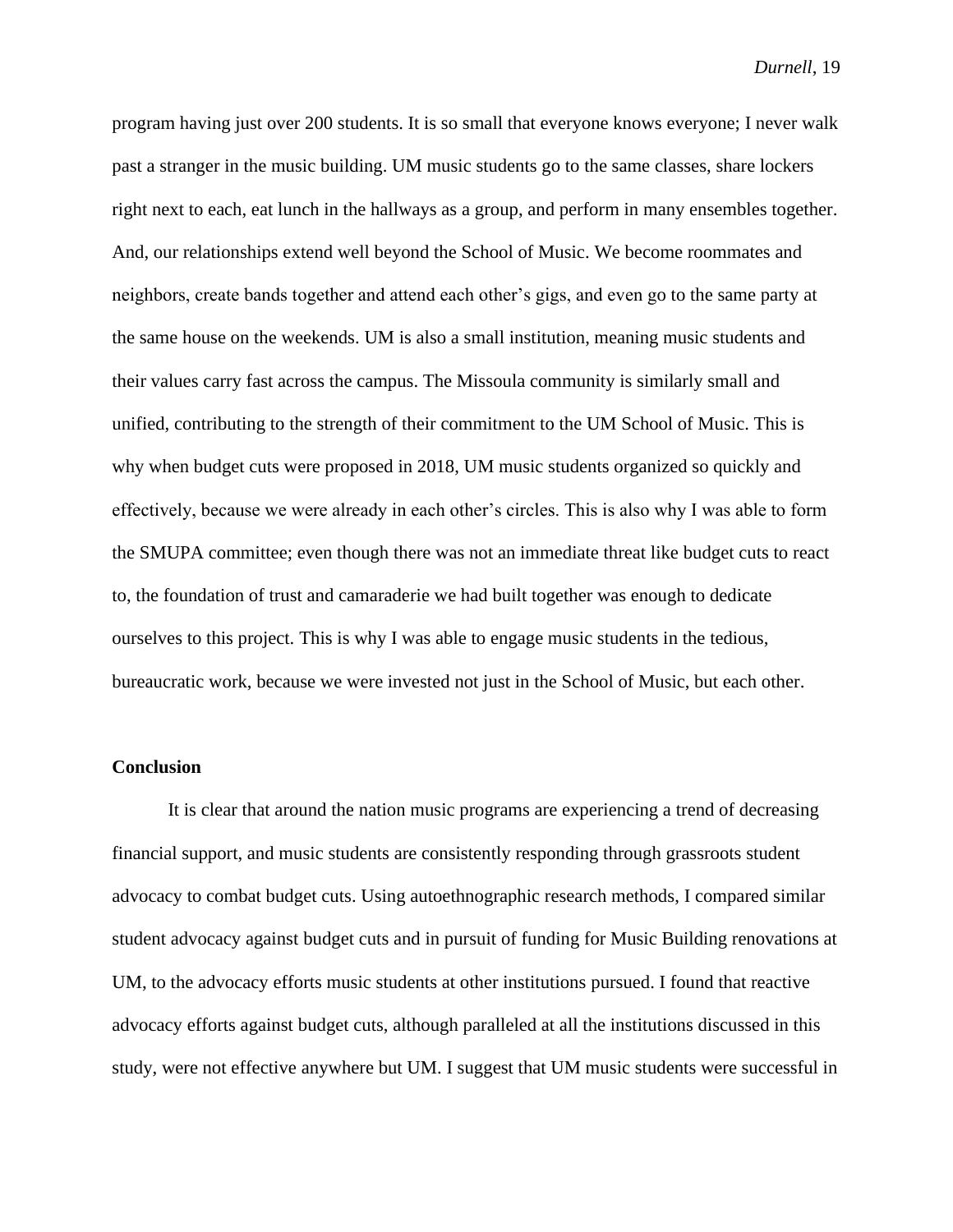reactive efforts to combat budget cuts because the tight-knit culture and small size of the music building made them uniquely capable of strong grassroots organizing. I also propose that these factors allowed UM music students to expand their advocacy from reactive measures, to proactive advocacy to build a strong program through legislative advocacy for Music Building renovation funds. The success of these efforts further highlights the need for music students at other institutions to pursue the hidden, tedious, and proactive advocacy efforts necessary to strengthen their music programs.

This study prompts a number of important directions for future research. Despite understanding that budget cuts are trending for music programs in institutions of higher education around the nation, there is a need to determine if these budget cuts are more severe or common than that of other academic programs. An additional inquiry is to what extent the trend of decreasing support for music programs is value informed, versus informed by COVID-19, high inflationary rates, and decreasing funding support from their respective legislatures. The greatest question begged by this study is if stories like this one currently exist. For future research, it is necessary to understand whether it is due to the hidden nature of proactive advocacy work that there are few stories of music students successfully advocating to strengthen their music programs, or if this type of work is actually rare, unique to UM, and needs to be pursued still by other music institutions.

These future research directions, coupled with an understanding of waning institutional support for music programs and the similar nature of students' responses through reactive grassroots advocacy found in this study, may lead to a stronger sense of what kinds of student advocacy are occurring and which examples of student advocacy are successful. This information will prove to be invaluable for any aspiring music student advocates in future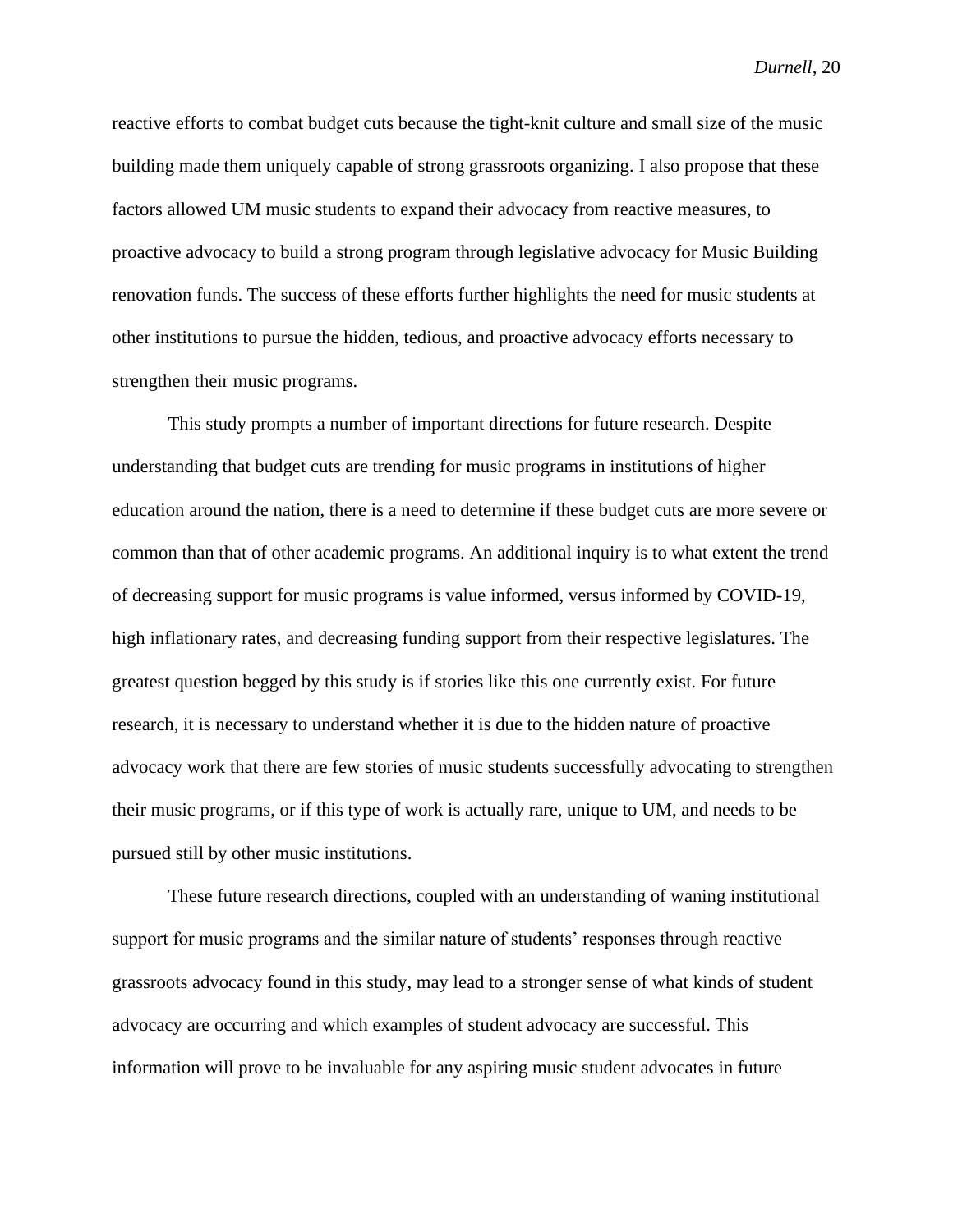generations who will lead the cause to advocate both against certain budget cuts, and for stronger music programs.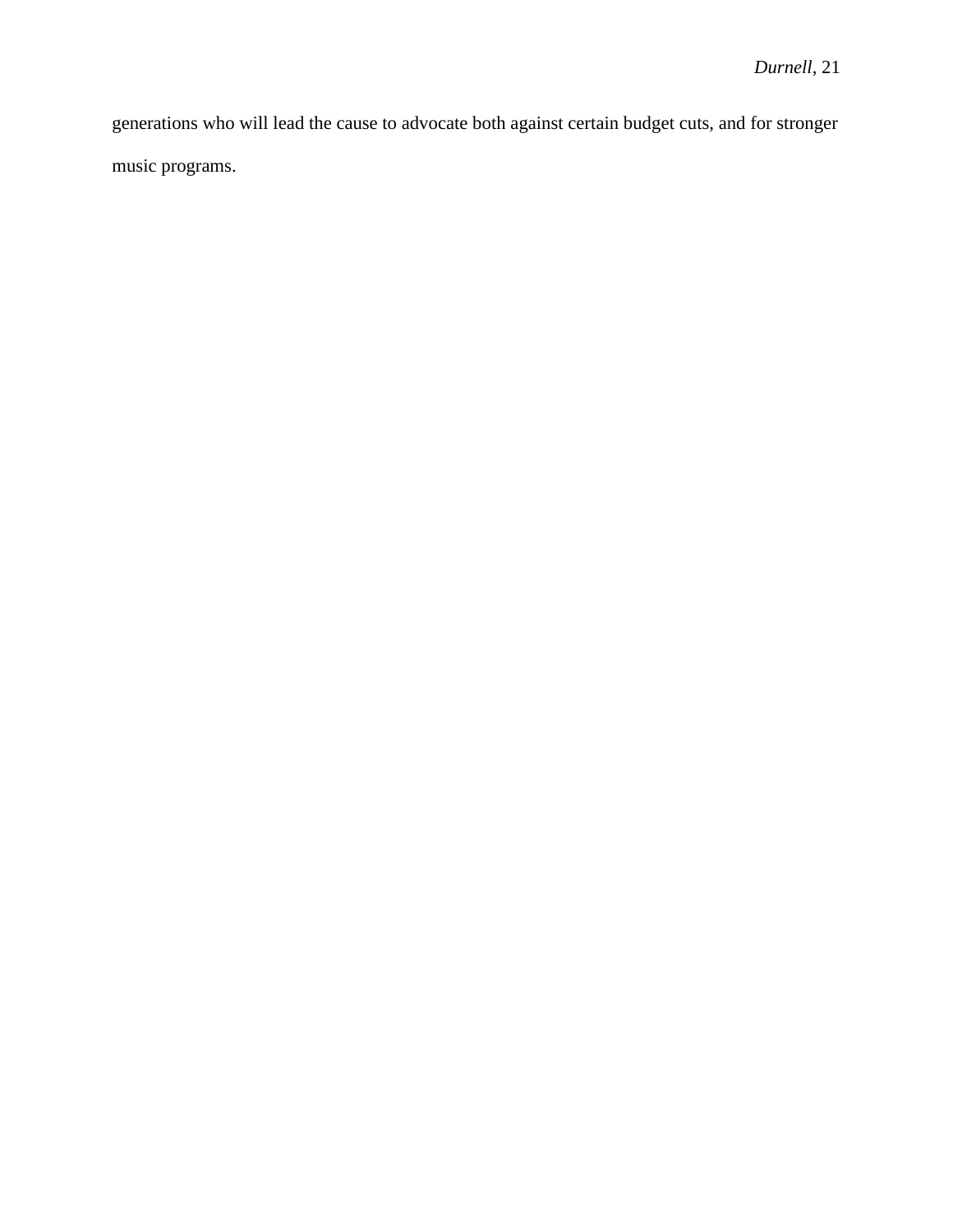## Appendices

## **Appendix 1:** Acronyms & Abbreviations

| <b>ASUM</b>  | Associated Students of the University of Montana      |
|--------------|-------------------------------------------------------|
| <b>EWU</b>   | <b>Eastern Washington University</b>                  |
| <b>GWU</b>   | George Washington University                          |
| HB           | House Bill                                            |
| Legislature  | Montana State Legislature                             |
| <b>NASM</b>  | National Association of Schools of Music              |
| <b>SMU</b>   | <b>Student Music Union</b>                            |
| <b>SMUPA</b> | <b>Student Music Union Political Action Committee</b> |
| <b>UHH</b>   | University of Hawai'i Hilo                            |
| <b>UM</b>    | University of Montana, Missoula                       |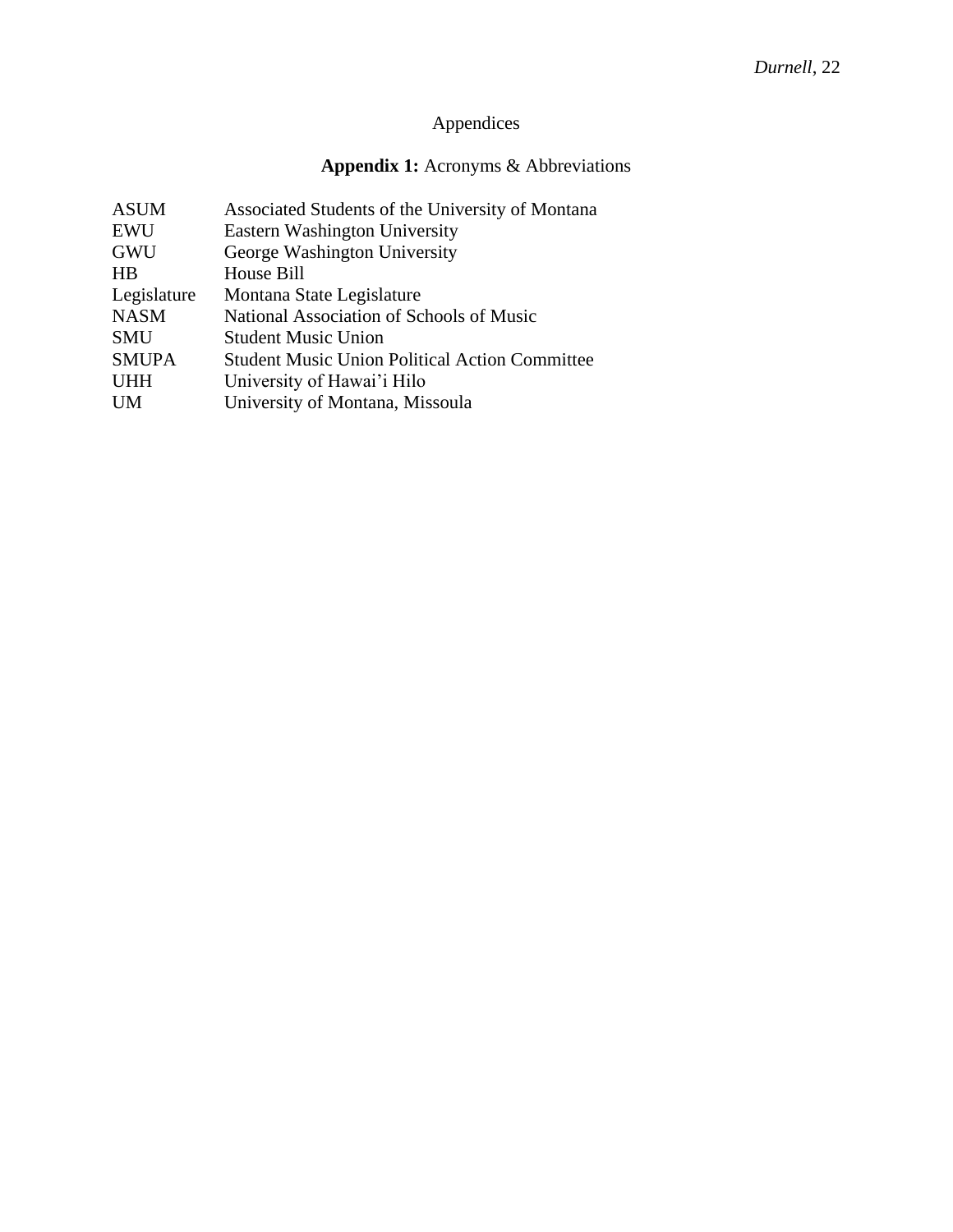## **Appendix 2:** Organizations Referenced

## **Associated Students of the University of Montana (ASUM)**

• Student government of the University of Montana

## **Eastern Washington University (EWU)**

• Public, American 4-year institution containing an accredited School of Music, undergoing controversies surrounding the budgeting and prioritization of the School of Music.

## **George Washington University (GWU)**

• Public, American 4-year institution containing an accredited School of Music, undergoing controversies surrounding the budgeting and prioritization of the School of Music.

### **Joint Appropriations Subcommittee on Long Range Planning**

• The committee of the legislature that approves the draft of House Bill 5, including prioritized building renovations, such as the University of Montana Music Building.

### **Montana State Legislature**

• The governing body of representatives and Senators who represent Montana State constituents.

### **Student Music Union (SMU)**

● Student group representing the interests of Music Students under the Associated Students of the University of Montana.

### **Student Music Union Political Action Committee (SMUPA)**

• Committee of the Student Music Union to focus specifically on lobbying the legislature to secure funding for Music Building Renovations.

### **University of Hawai'i Hilo (UHH)**

• Public, American 4-year institution containing an accredited School of Music, undergoing controversies surrounding the budgeting and prioritization of the School of Music.

### **University of Montana, Missoula (UM)**

- Public, American 4-year institution containing an accredited School of Music, undergoing controversies surrounding the budgeting and prioritization of the School of Music.
- The setting of my own experiences as an undergraduate music student and student advocacy against budget cuts and for building renovations.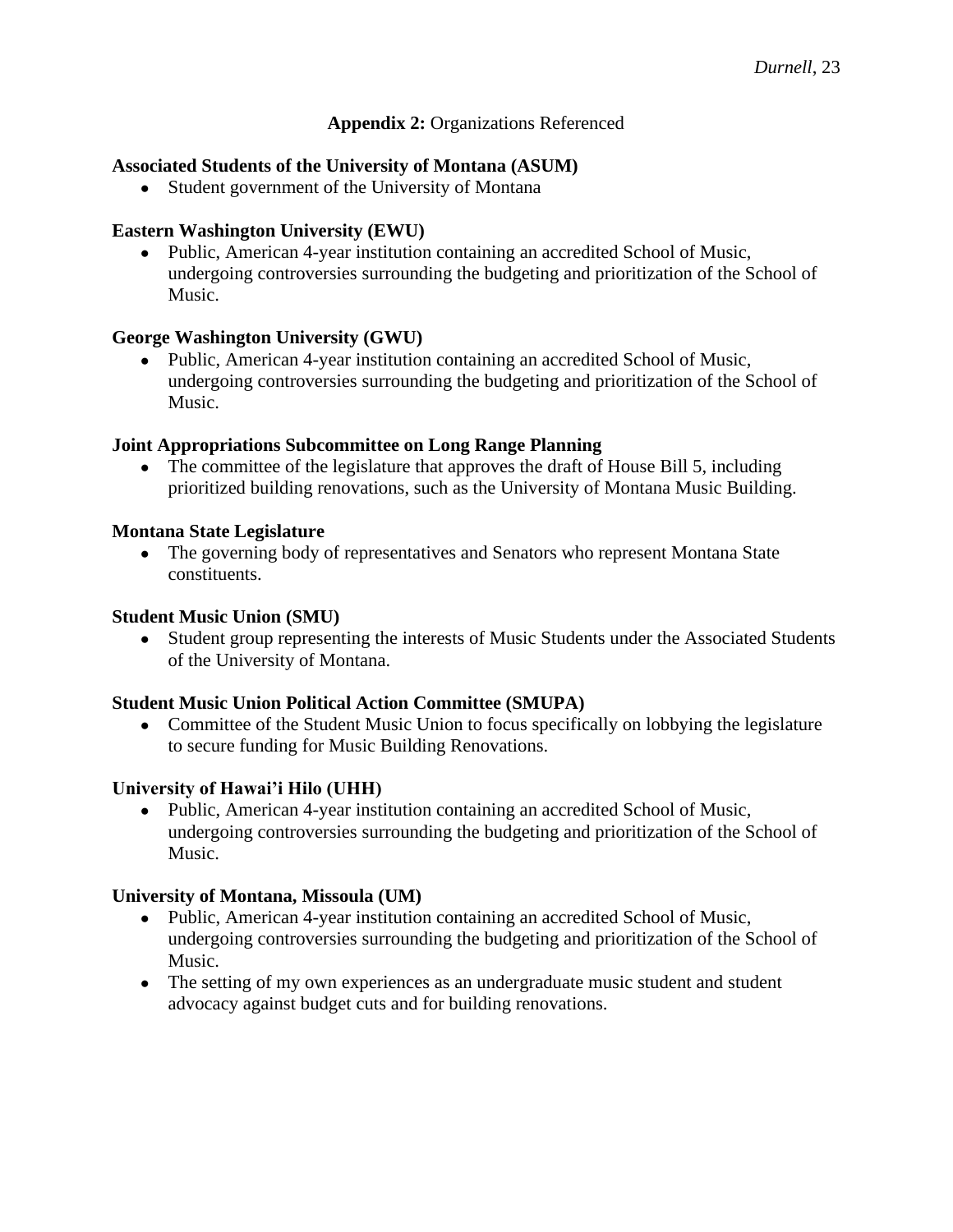## **Appendix 3***:* Positions Held Referenced

## **Student Music Union, Treasurer**

(Fall 2018 - Fall 2019)

• I oversaw the budget of the SMU, assisted the President in recognizing new members into the SMU.

## **Student Music Union, President-Elect**

(Fall 2019 - Fall 2020)

• I shadowed the SMU President for one year prior to assuming the Presidency.

## **Associated Students of the University of Montana, Senator**

(Fall 2019 - Spring 2021)

- I served as a representative of the student body by voting in University committees, passed resolutions to push forward initiatives that are important to students, interacted closely with university administration and other state officials to advance student interests, and delegated the student budget to different student organizations, like the Student Music Union.
- As a Senator, I wrote resolutions to advance the Music Building renovations priority at the Montana State Legislature.

## **Student Music Union, President**

(Fall 2020 - Spring 2021)

- I represented the Student Music Union as their spokesperson, organized the Executive members of the Student Music Union, served as a liaison between the student organizations and the Associated Students of the University of Montana Senate, and organized committees to execute new Student Music Union functions, such as the Student Music Union Political Action committee.
- As the Student Music Union President, I organized music students to create lobbying materials and spearhead lobbying efforts for Music Building Renovations to the Montana State Legislature.

### **Student Music Union Political Action Committee, Chair**

(Fall 2020 - Spring 2021)

● I organized members of the committee and delegated out the work of the committee.

### **Associated Students of the University of Montana, President**

(Spring 2021 - present)

● I represented the UM student body as their spokesperson on all administrative committees and on the President's cabinet, represented the ASUM organization, oversaw all personnel as the chief executive officer, approved all student committee assignments, and approved the student activity budget following executive recommendations.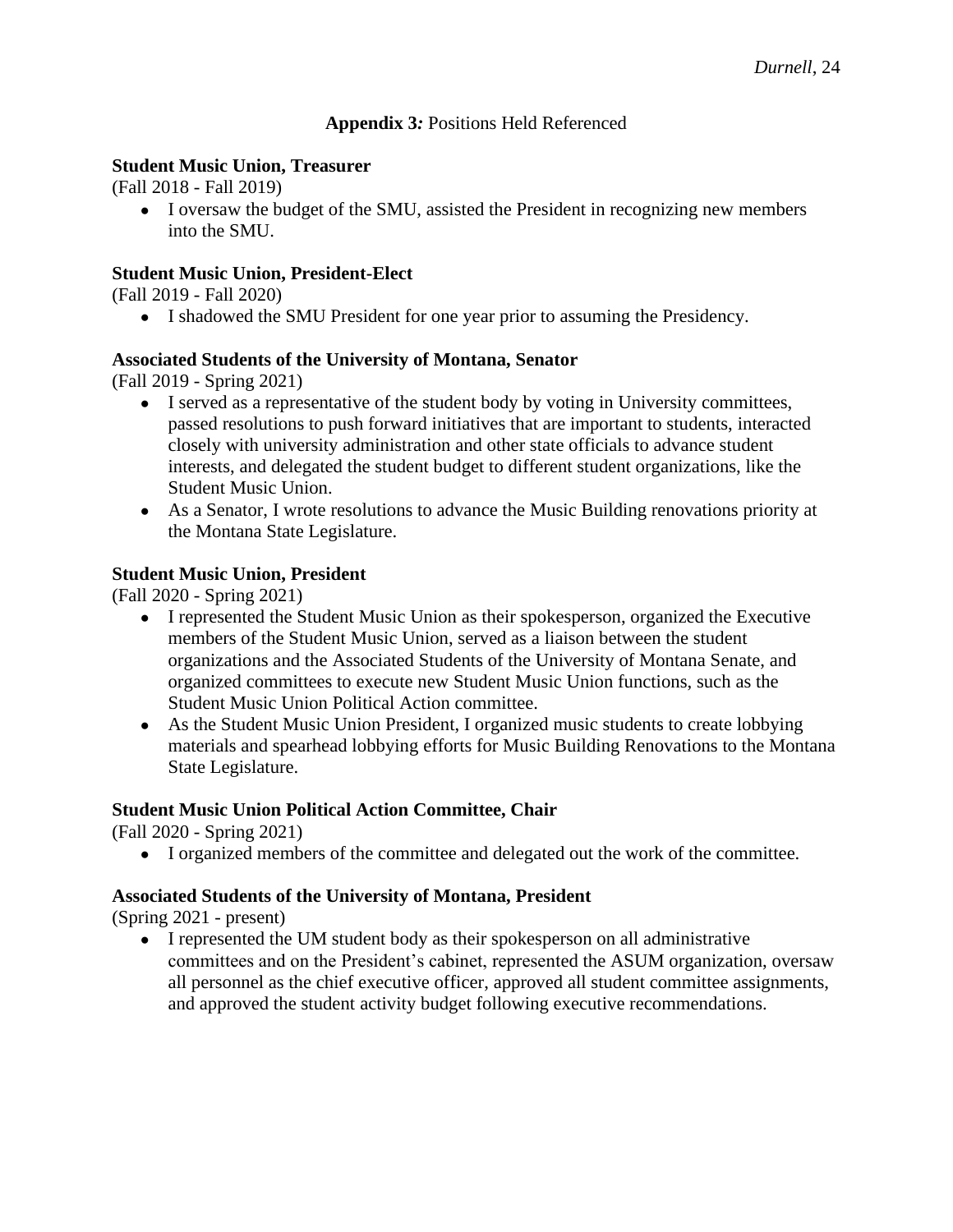| <b>Date</b>                          | <b>Event</b>                                                                                                                                                                                                                        | Position(s)<br><b>Held</b>                                  |
|--------------------------------------|-------------------------------------------------------------------------------------------------------------------------------------------------------------------------------------------------------------------------------------|-------------------------------------------------------------|
| September<br>2018                    | Elected Treasurer of the Student Music Union.                                                                                                                                                                                       | <b>SMU</b><br>Treasurer                                     |
| Friday,<br>September 21st<br>2018    | Budget cuts were announced to Deans.                                                                                                                                                                                                | <b>SMU</b><br><b>Treasurer</b>                              |
| Saturday,<br>September<br>22nd 2018  | Director of the School of Music, Maxine Ramey, addresses a letter to<br>the Missoula community to ask for help in contesting announced<br>budget cuts.                                                                              | <b>SMU</b><br>Treasurer                                     |
| Sunday,<br>September 23rd<br>2018    | Students mobilize against proposed budget buts, launching<br>#UMartsmatter, organizing the Save the Arts protest, and engaging in<br>a community letter campaign.                                                                   | <b>SMU</b><br>Treasurer                                     |
| Monday,<br>September 24th<br>2018    | Missoulian article is published, where Dean Stephen Kalm redacts<br>previous statements about budget cuts.                                                                                                                          | <b>SMU</b><br>Treasurer                                     |
| Wednesday,<br>September 26th<br>2018 | Provost Jon Harbor releases a new budget reflecting the changes<br>expressed on Monday, September 24th by Dean Stephen Kalm.<br>Reflection on community outreach indicates a massive network of<br>support for the School of Music. | <b>SMU</b><br>Treasurer                                     |
| October 2018 -<br>May 2019           | Dean Stephen Kalm Resigns, School of Music Director Maxine<br>Ramey retires                                                                                                                                                         | <b>SMU</b><br>Treasurer                                     |
| Friday,<br>September 28th<br>2018    | University of Montana students hold Celebration of the Arts Rally in<br>front of Main Hall.                                                                                                                                         | <b>SMU</b><br>Treasurer                                     |
| April 2019                           | Elected ASUM Senator.                                                                                                                                                                                                               | <b>SMU</b><br>Treasurer<br><b>ASUM</b><br>Senator           |
| August 2019                          | Elected President-Elect of the Student Music Union.                                                                                                                                                                                 | <b>SMU</b><br>President-<br>Elect<br><b>ASUM</b><br>Senator |

## **Appendix 4:** Timeline of Events Referenced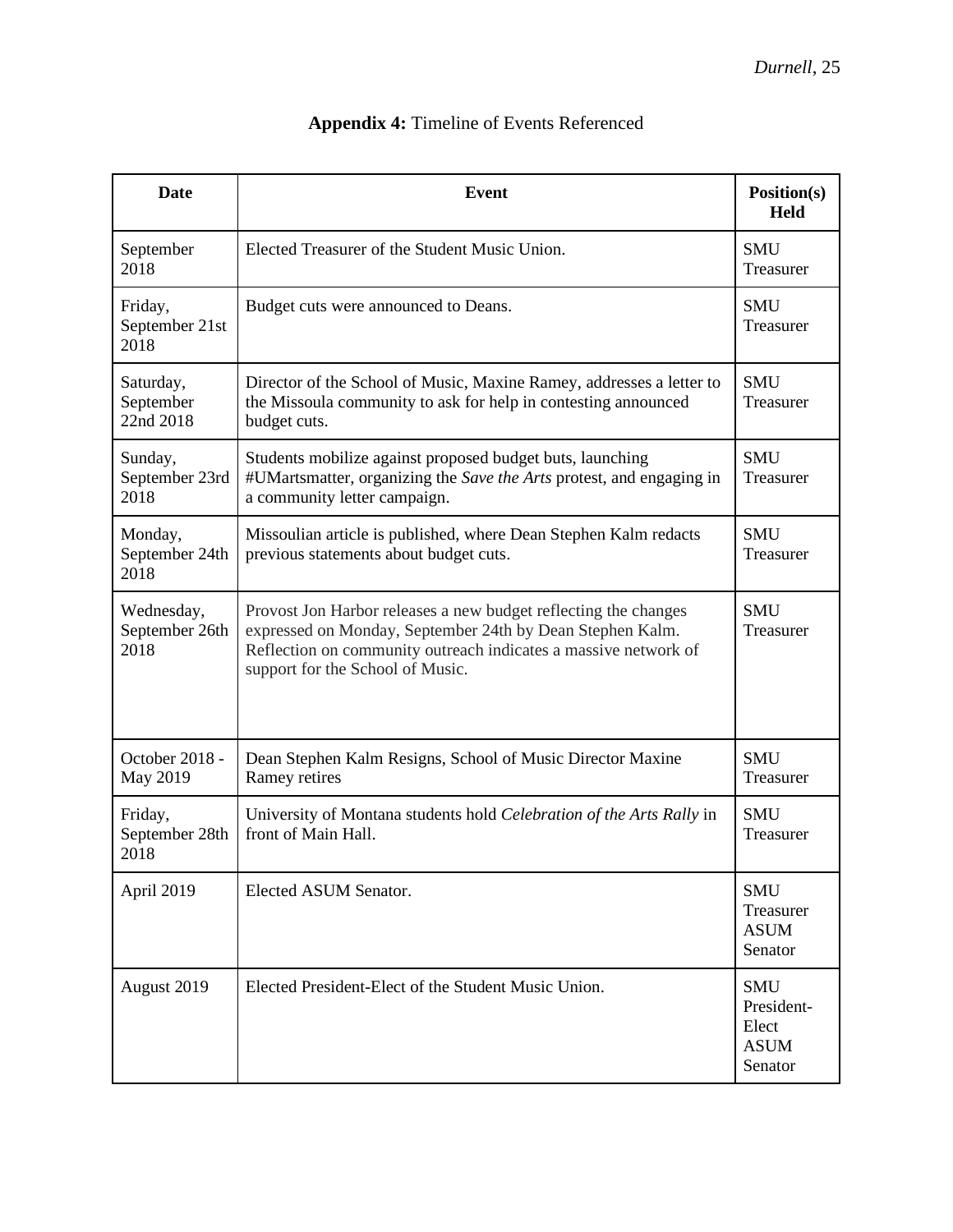| September<br>2019    | Student survey is released to assess the allocation of funds from the<br>university's debt consolidation. A majority of students requested<br>renovations to Music Building instructional spaces.                       | <b>SMU</b><br>President-<br>Elect<br><b>ASUM</b><br>Senator |
|----------------------|-------------------------------------------------------------------------------------------------------------------------------------------------------------------------------------------------------------------------|-------------------------------------------------------------|
| January 15th<br>2020 | Plans for the use of debt consolidation is announced, The School of<br>Music and Music Building are not included in these efforts.                                                                                      | <b>SMU</b><br>President-<br>Elect<br><b>ASUM</b><br>Senator |
| January 22nd<br>2020 | SB50: Resolution Regarding the Renovation and Expansion of the<br>Music Building passes the ASUM Senate.                                                                                                                | <b>SMU</b><br>President-<br>Elect<br><b>ASUM</b><br>Senator |
| February 2020        | Announcement for Music Building's inclusion in legislative asks is<br>announced. It is moved to different categories and significantly<br>reduced from ten million dollars to just seven-and-a-half million<br>dollars. | <b>SMU</b><br>President-<br>Elect<br><b>ASUM</b><br>Senator |
| <b>July 2020</b>     | Began Student Music Union Presidency.                                                                                                                                                                                   | <b>SMU</b><br>President<br><b>ASUM</b><br>Senator           |
| October 2020         | Created the Student Music Union Political Action (SMUPA)<br>committee.                                                                                                                                                  | <b>SMU</b><br>President<br><b>ASUM</b><br>Senator           |
| November 5th<br>2020 | SB43-20/21 Resolution Endorsing the Inclusion of Major Repairs<br>Funding for "Music Building Infrastructure Project under HB05<br>passes the ASUM Senate.                                                              | <b>SMU</b><br>President<br><b>ASUM</b><br>Senator           |
|                      | EWU reaches out to SMUPA for help advocating against their own<br>budget cuts.                                                                                                                                          | SMU<br>President<br><b>ASUM</b><br>Senator                  |
| December 2020        | "Major Repairs" funding is not included in the draft HB5, Music<br>Builidng infrastructure requests is reduced by one-and-a-half million<br>dollars.                                                                    | <b>SMU</b><br>President<br><b>ASUM</b><br>Senator           |
| December 2020        | SMUPA pivoted its efforts towards lobbying for the inclusion of our<br>Major Repairs funding in HB5.                                                                                                                    | <b>SMU</b><br>President                                     |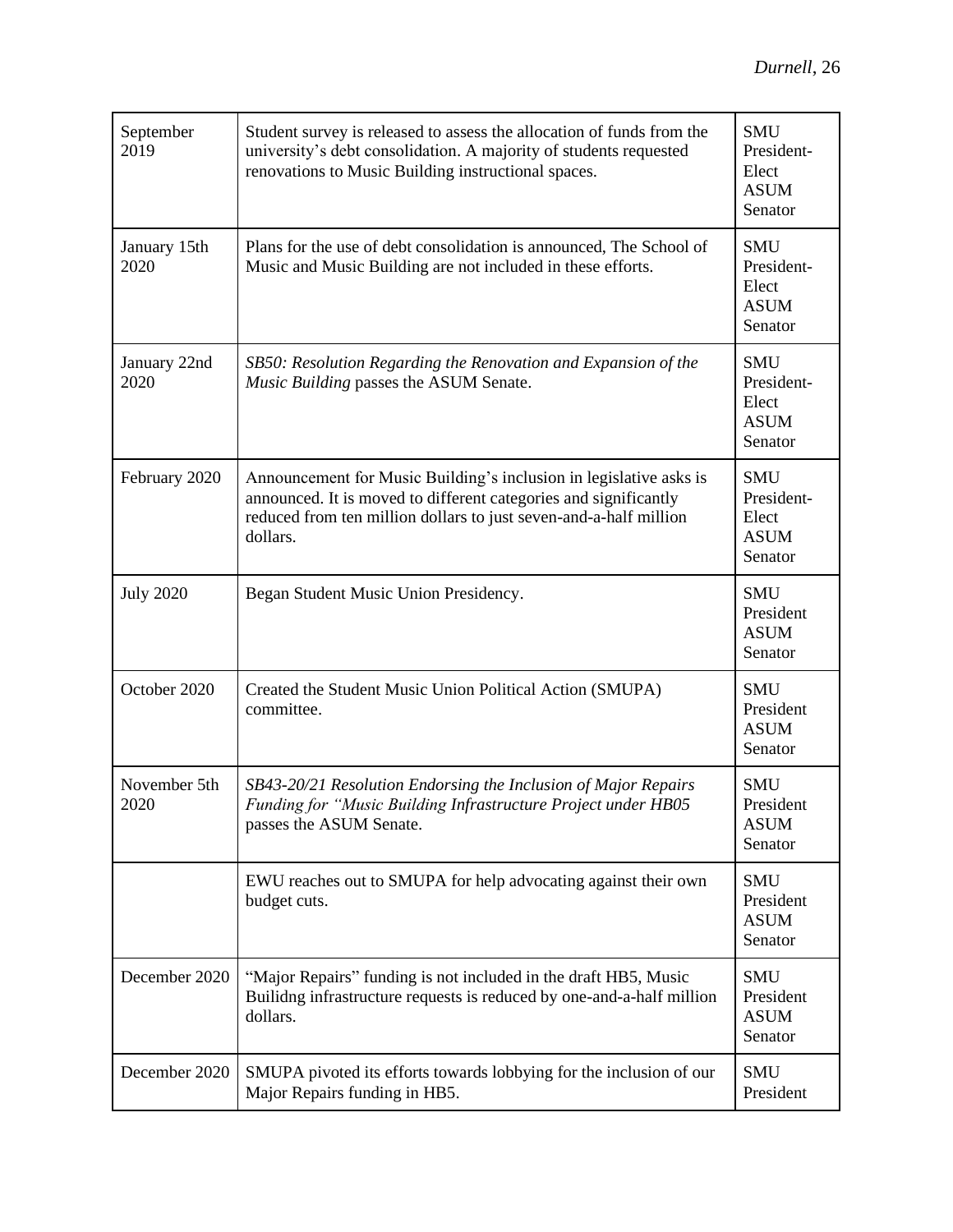|                            |                                                                                                                                                                                        | <b>ASUM</b><br>Senator                            |
|----------------------------|----------------------------------------------------------------------------------------------------------------------------------------------------------------------------------------|---------------------------------------------------|
| January 27th<br>2021       | SB55-20/21 Resolution Regarding Lobbying Efforts to Include Major<br>Repairs Project "Music Building Infrastructure" in HB5 passes the<br><b>ASUM</b> Senate.                          | <b>SMU</b><br>President<br><b>ASUM</b><br>Senator |
| Days prior to<br>testimony | UM assured SMUPA that they would designate six minutes of<br>speaking time to the need for Music Building infrastructural<br>improvements.                                             | <b>SMU</b><br>President<br><b>ASUM</b><br>Senator |
| February 2nd<br>2021       | Testimonies are given to the House Appropriations Subcommittee on<br>Long Range Building Planning, no testimony is given from the<br>university.                                       | <b>SMU</b><br>President<br><b>ASUM</b><br>Senator |
| February 2nd<br>2021       | Following executive session, no one from the committee amended the<br>bill to include Music Building infrastructure. SMUPA's efforts to get<br>back the one-and-a-half million failed. | <b>SMU</b><br>President<br><b>ASUM</b><br>Senator |
| February 2021              | Started reaching out to President Bodnar and other administration<br>with no response.                                                                                                 | <b>SMU</b><br>President<br><b>ASUM</b><br>Senator |
| February 2021              | The Montana Kaimin reached out to report. I detailed the events of<br>SMUPA's actions and told them President Bodnar would not respond.                                                | <b>SMU</b><br>President<br><b>ASUM</b><br>Senator |
| February 2021              | The Montana Kaimin Article "Every Artist is an Advocate" was<br>published.                                                                                                             | <b>SMU</b><br>President<br><b>ASUM</b><br>Senator |
| March 2021                 | The President's office issued an apology and scheduled a time to<br>meet.                                                                                                              | <b>SMU</b><br>President<br><b>ASUM</b><br>Senator |
| March 2021                 | President Bodnar assured that the UM's infrastructural fundraising<br>priority would be the Music Building.                                                                            | <b>SMU</b><br>President<br><b>ASUM</b><br>Senator |
| April 2021                 | Elected ASUM President.                                                                                                                                                                | <b>SMU</b><br>President                           |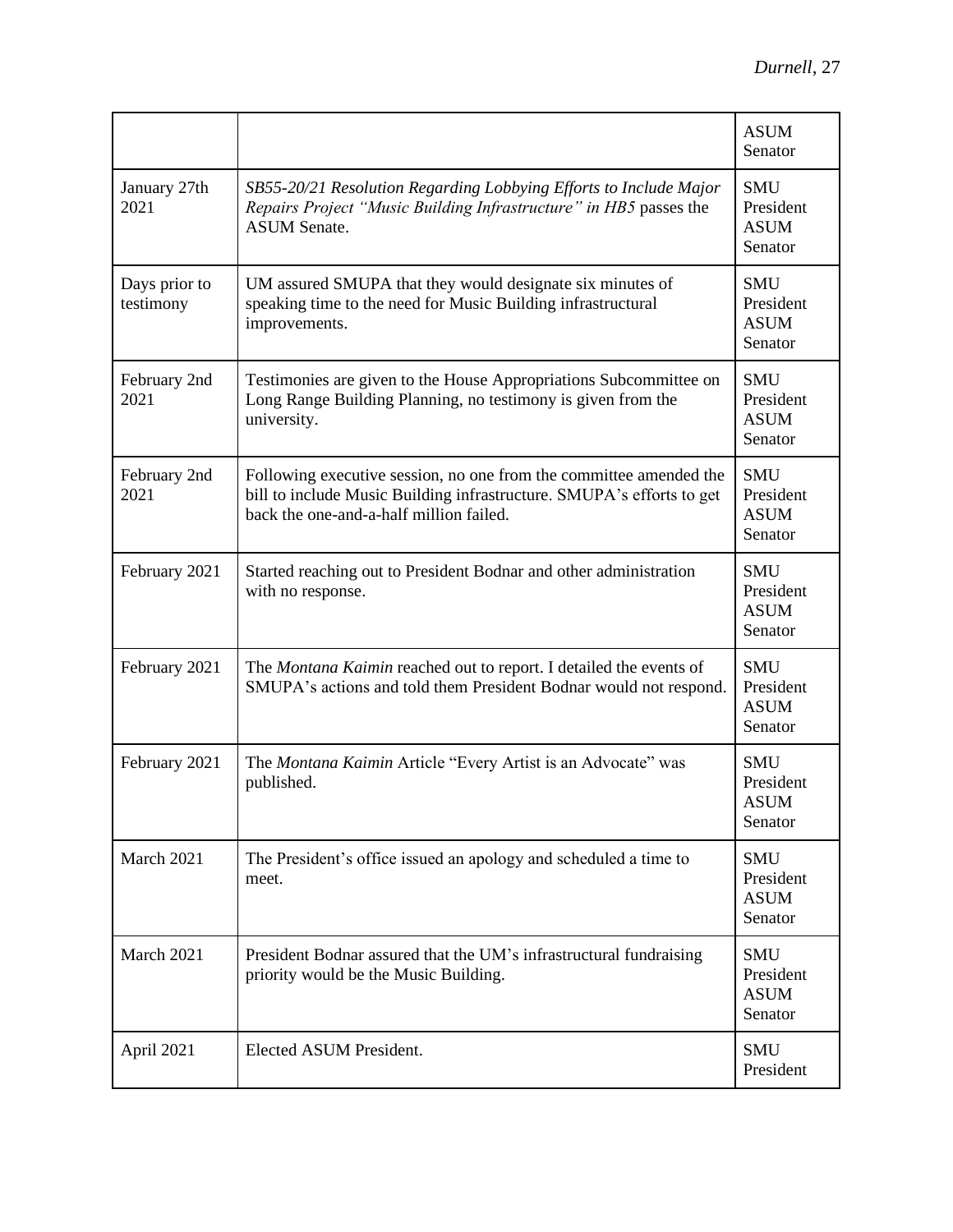|                      |                                           | <b>ASUM</b><br>President |
|----------------------|-------------------------------------------|--------------------------|
| June 2021            | Renovations to the School of Music begin. | <b>ASUM</b><br>President |
| October 18th<br>2021 | First phase of renovations is completed.  | <b>ASUM</b><br>President |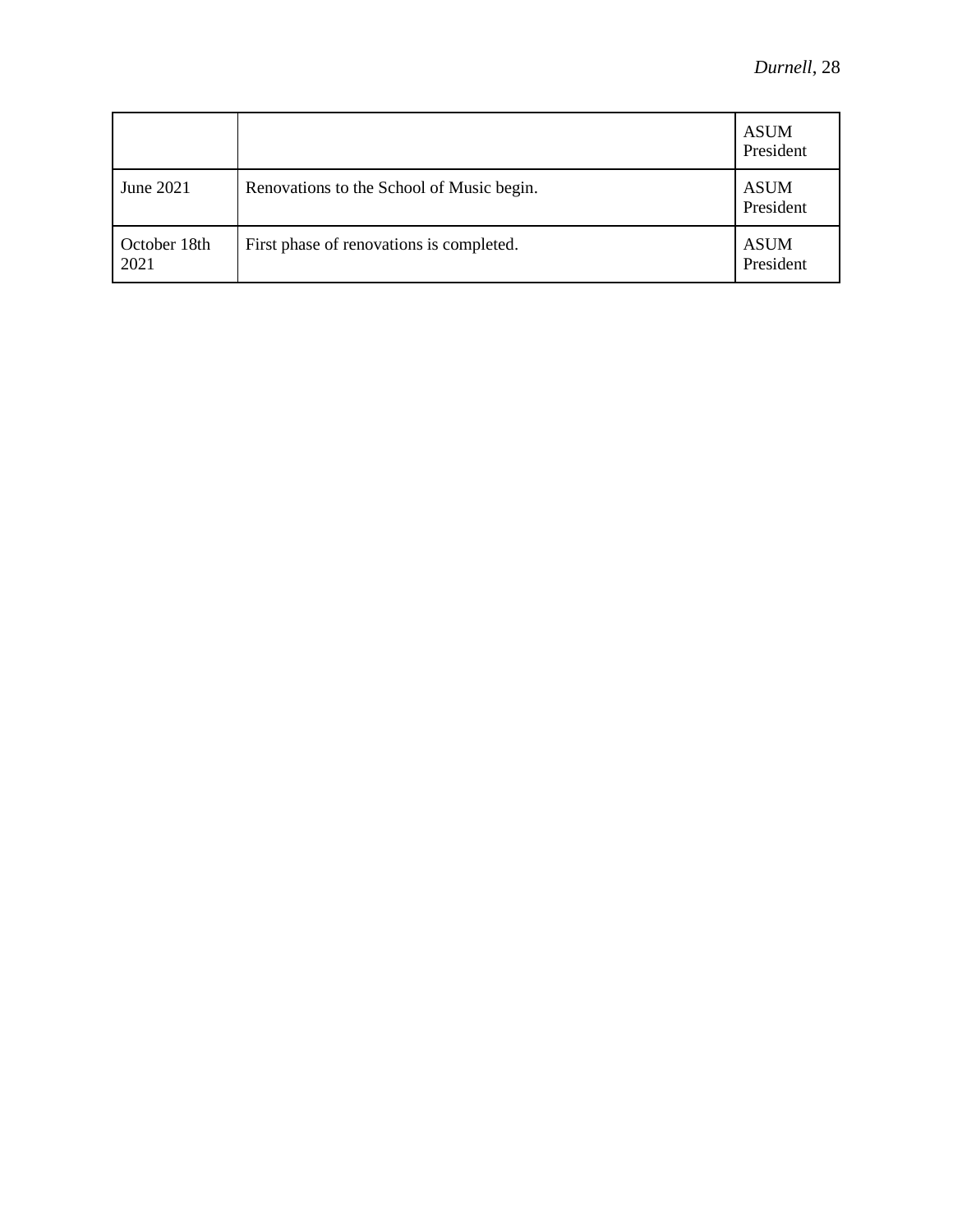#### References

ASUM Senate. "Campus Improvement Feedback Form". Oct. 16 2019. PDF

Dao, Elenee. "EWU community speaks out about budget cuts, 'no confidence' vote". *KXLY Spokane, Couer D'Alenei,* June 23, 2020. [https://www.kxly.com/ewu-community-speaks](https://www.kxly.com/ewu-community-speaks-out-about-budget-cuts-no-confidence-vote/)[out-about-budget-cuts-no-confidence-vote/.](https://www.kxly.com/ewu-community-speaks-out-about-budget-cuts-no-confidence-vote/)

Dellinger, Lizz. "UM Music Building Lobbying Video". Screenshots. 2021.

- Durnell and Fulton. "SB34-19/20 Resolution Amending the Student Music Union Bylaws". *Associated Students of the University of Montana*, December, 2019. [https://scholarworks.umt.edu/asum\\_resolutions/769/.](https://scholarworks.umt.edu/asum_resolutions/769/)
- Durnell and Hurley. "SB25-19/20 Resolution Amending the ASUM Bylaws to Reflect Gender Neutral Pronouns". *Associated Students of the University of Montana*, October 2019. [https://scholarworks.umt.edu/asum\\_resolutions/761/.](https://scholarworks.umt.edu/asum_resolutions/761/)
- Durnell and Hurley. "SB27-19/20 Resolution Amending Fiscal Policy to Reflect Gender Neutral Pronouns". *Associated Students of the University of Montana*, November 2019. [https://scholarworks.umt.edu/asum\\_resolutions/762/.](https://scholarworks.umt.edu/asum_resolutions/762/)
- Durnell and Hurley. "SB30-19/20 Resolution Amending the ASUM House Rules to Reflecrt Gender Neutral Pronouns". *Associated Students of the University of Montana*, December 2019. [https://scholarworks.umt.edu/asum\\_resolutions/764/.](https://scholarworks.umt.edu/asum_resolutions/764/)
- Durnell, Noah. "SB43-20/21 Resolution Endorsing the Inclusion of Major Repairs Funding for "Music Building Infrastructure Project under HB05." *Associated Students of the University of Montana*, October 4, 2020. [https://scholarworks.umt.edu/cgi/viewcontent.cgi?article=1849&context=asum\\_resolutio](https://scholarworks.umt.edu/cgi/viewcontent.cgi?article=1849&context=asum_resolutions) [ns.](https://scholarworks.umt.edu/cgi/viewcontent.cgi?article=1849&context=asum_resolutions)
- Durnell, Noah. "SB50-19/20 Resolution Regarding the Renovation and Expansion of the Muisc Building." *Associated Students of the University of Montana*, January 4, 2020. [https://scholarworks.umt.edu/cgi/viewcontent.cgi?article=1786&context=asum\\_resolutio](https://scholarworks.umt.edu/cgi/viewcontent.cgi?article=1786&context=asum_resolutions) [ns.](https://scholarworks.umt.edu/cgi/viewcontent.cgi?article=1786&context=asum_resolutions)
- Durnell, Noah. "SB55-20/21 Resolution Regarding Lobbying Efforts to Include Major Repairs Project "Music Building Infrastructure in HB5." *Associated Students of the University of Montana*, January 19, 2021. [https://scholarworks.umt.edu/cgi/viewcontent.cgi?article=1861&context=asum\\_resolutio](https://scholarworks.umt.edu/cgi/viewcontent.cgi?article=1861&context=asum_resolutions) [ns.](https://scholarworks.umt.edu/cgi/viewcontent.cgi?article=1861&context=asum_resolutions)
- Escobar, Dayva. "Solidarity in Social Distance: Budget Cuts to the Arts Inspire Community to Speak Out". *University of Hawai'i Hilo, Ke Kalahea*, 2022. [Solidarity in Social Distance:](https://hilo.hawaii.edu/news/kekalahea/solidarity-in-social-distance-budget-cuts-to-the-arts-inspire-community-to-speak-out)  [Budget Cuts to the Arts Inspire Community to Speak Out \(hawaii.edu\).](https://hilo.hawaii.edu/news/kekalahea/solidarity-in-social-distance-budget-cuts-to-the-arts-inspire-community-to-speak-out)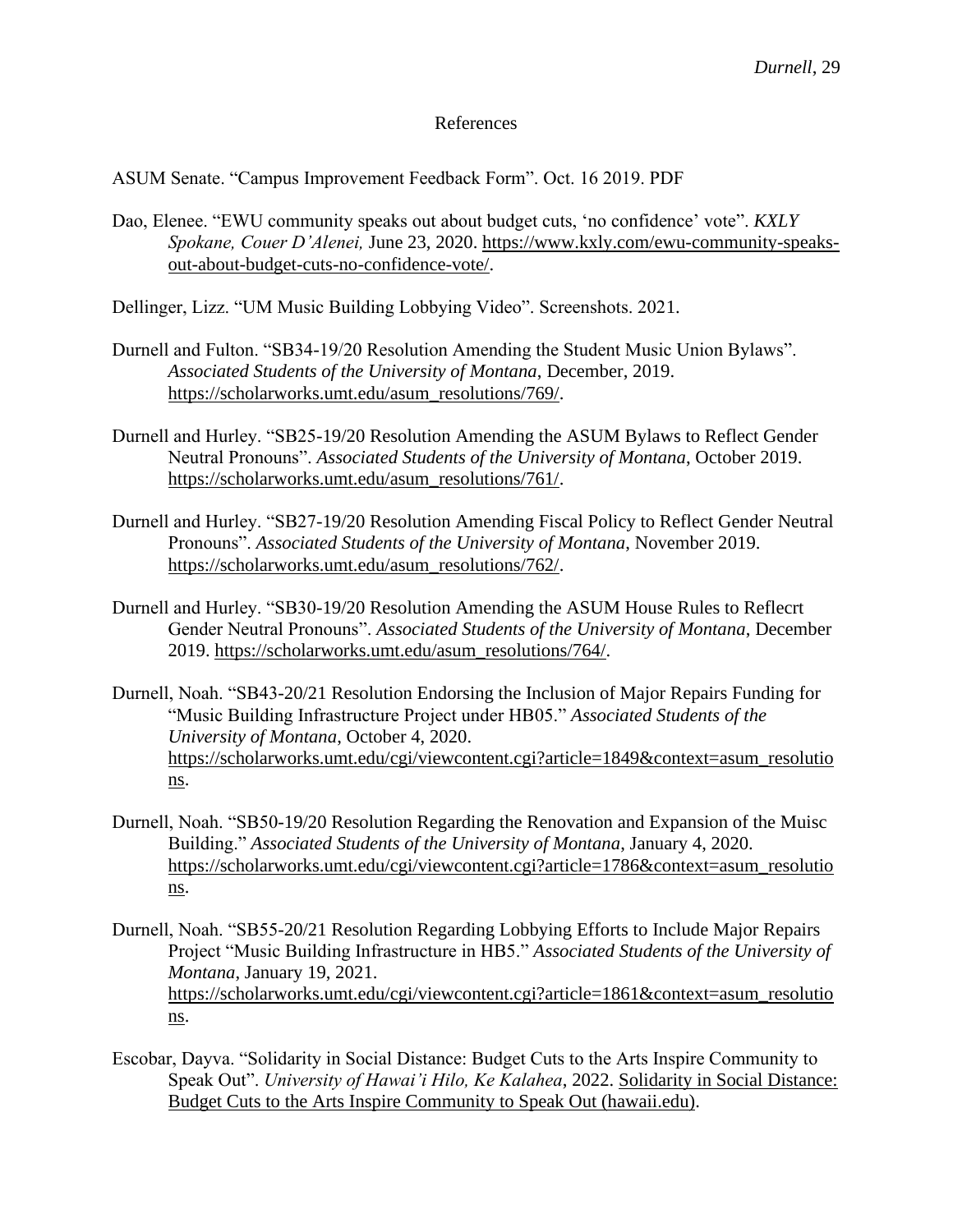- Ellis, Carolyn, et al. "Autoethnography: An Overview." *Historical Social Research / Historische Sozialforschung*, vol. 36, no. 4 (138), GESIS - Leibniz-Institute for the Social Sciences, Center for Historical Social Research, 2011, pp. 273–90, [http://www.jstor.org/stable/23032294.](http://www.jstor.org/stable/23032294)
- Engstrom, Royce. "University of Montana Long-Range Building Program 2016-2017 Biennium" *The University of Montana*, June 13, 2014. Print.
- Hungate, Josh. 2018. "Some great shots of today's rally…" Facebook, September 29, 2018.
- "Item 188-102-R0520\_A3 Montana University System-Long Range Building Program Priority List 67<sup>th</sup> Legislative Session" *Budget, Administration and Audit Committee Agenda – Board of Regents – Montana University System,* May 20, 2020[,](https://mus.edu/board/meetings/2020/may2020/adminbudget/188-102-R0520_A3.pdf) [https://mus.edu/board/meetings/2020/may2020/adminbudget/188-102-R0520\\_A3.pdf.](https://mus.edu/board/meetings/2020/may2020/adminbudget/188-102-R0520_A3.pdf) PDF.
- "Item 190-1012-R0920 Request for Authorization to Remodel Music 001-218 and Practice Rooms-University of Montana; Missoula" *Budget, Administration, and Audit Committee Agenda - Board of Regents - Montana University System*, September 16, 2020, [https://www.mus.edu/board/meetings/2020/sept2020/adminbudget/190-1012-R0920.pdf.](https://www.mus.edu/board/meetings/2020/sept2020/adminbudget/190-1012-R0920.pdf) Accessed March 13, 2021. PDF.
- Jones, Llew. "House Bill No.5." *Montana State Legislature*, December 15, 2020. [https://legiscan.com/MT/text/HB5/id/2234718.](https://legiscan.com/MT/text/HB5/id/2234718)
- Jurasin, Cooper. "Why Renovate? The University of Montana School of Music". Infographic. 2020.
- Karlen, Jonathan, et.al. "2021 ASUM General Election Results" *Associated Students of the University of Montana Election Committee*.PDF.
- Kinswa, Randle. "Budget Changes for 2021-23". *The Easterner*, June 3, 2021. [https://theeasterner.org/49707/carousel/budget-changes-for-2021-23/.](https://theeasterner.org/49707/carousel/budget-changes-for-2021-23/)
- Krash, Jessica. "Adjunct Professor: GW's Cuts Will Crush Music Education Here." *Washington Post*, April 16, 2015. [https://www.washingtonpost.com/news/grade](https://www.washingtonpost.com/news/grade-point/wp/2015/04/16/adjunct-professor-gws-cuts-will-crush-music-education-here/)[point/wp/2015/04/16/adjunct-professor-gws-cuts-will-crush-music-education-here/.](https://www.washingtonpost.com/news/grade-point/wp/2015/04/16/adjunct-professor-gws-cuts-will-crush-music-education-here/)

"Long Range Building Plan Priority List , 2023 Biennium". *Budget, Administration, and Audit Committee Agenda - Board of Regents - Montana University System*, May 20, 2020, [https://www.mus.edu/board/meetings/2020/may2020/adminbudget/188-102-](https://www.mus.edu/board/meetings/2020/may2020/adminbudget/188-102-R0520_A1.pdf) [R0520\\_A1.pdf.](https://www.mus.edu/board/meetings/2020/may2020/adminbudget/188-102-R0520_A1.pdf)